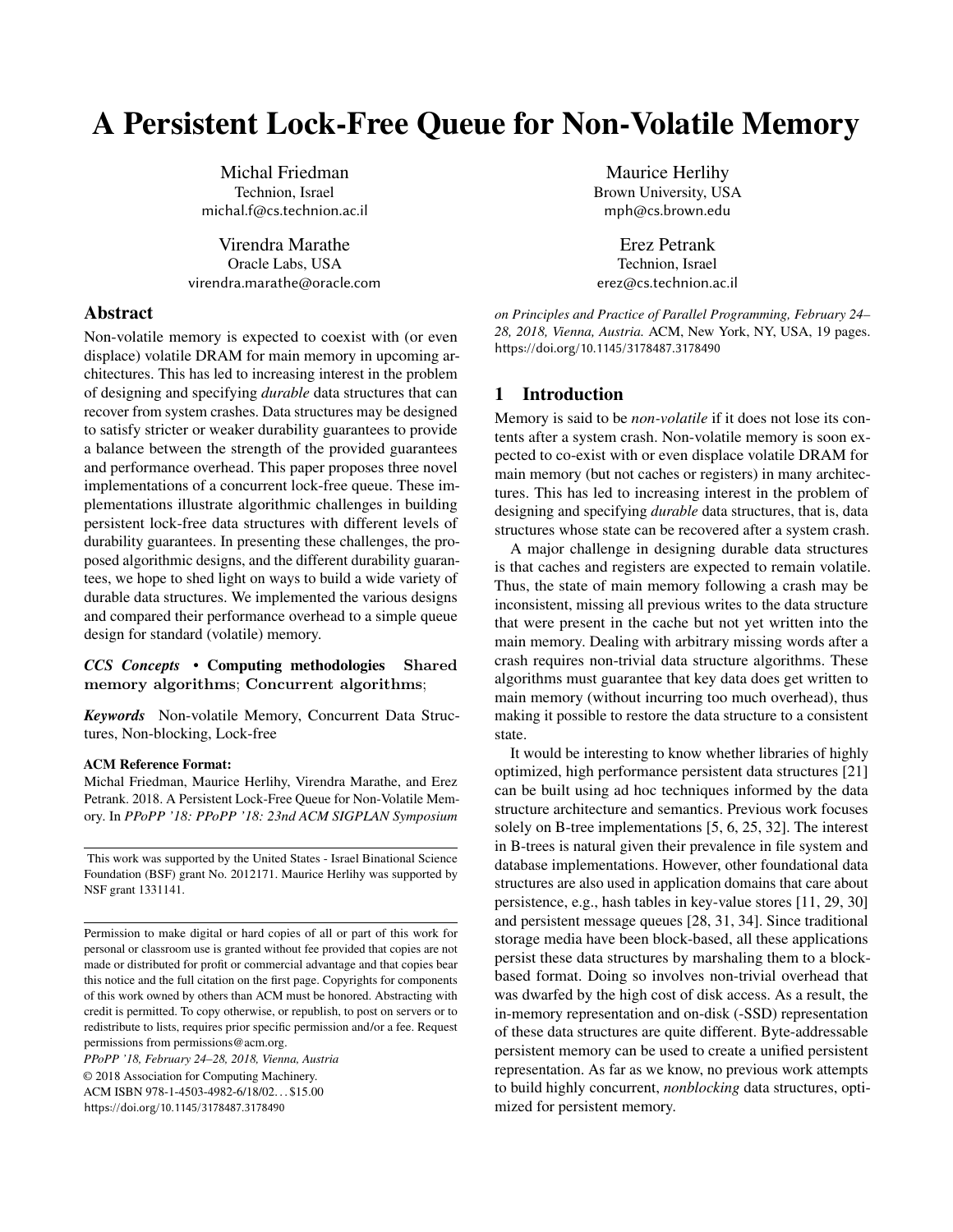In order to strive for high-performance, crash-resilient software on non-volatile memories, we propose to look at modern, highly-concurrent data structures, such as the ones used in java.util.concurrent, and enhance them to work with nonvolatile memories. Designing such concurrent data structures for upcoming non-volatile memories requires meeting the combined challenge of high concurrency and non-volatile durability.

We study these challenges by designing a durable version of the lock-free concurrent queue data structure of Michael and Scott [\[24\]](#page-18-9), which also serves as the base algorithm for the queue in java.util.concurrent. This concurrent data structure is complicated enough to demonstrate the challenges raised by concurrent durable data structures, and simple enough to demonstrate solutions. Careful thought is needed to define what it *should mean* for a concurrent structure to be correct and durable. Can the effects of operations in progress at the time of a crash be lost? What about operations that completed before the crash, or dependencies that span multiple structures (e.g., popping an element from one structure and pushing it into another)?

In the absence of durability concerns, *linearizability* [\[15\]](#page-17-3) is perhaps the most common correctness condition for concurrent objects: each operation appears to "take effect" instantaneously at some point between its invocation and response. Linearizability is attractive because (unlike, say, sequential consistency) it is *compositional*: the joint execution of two (or more) linearizable data structures is itself linearizable.

Various definitions were proposed to formalize durability, e.g., [\[2,](#page-17-4) [9,](#page-17-5) [13,](#page-17-6) [17,](#page-17-7) [27\]](#page-18-10). In this paper we adopt and work with the definition of linearizable durability by Izraelevitz *et al.* [\[17\]](#page-17-7). Informally, durable linearizability guarantees that the state of a data structure following a crash reflects a consistent subhistory of the operations that actually occurred. This subhistory includes all operations that completed before the crash, and may or may not include operations in progress when the crash occurred. The main tool for achieving durable linearizability for a concurrent data structure is the use of explicit instructions that force volatile cached data to be written to non-volatile memory. While such *persistence barrier* instructions enforce correctness, they also carry a performance cost and their use should be minimized: forcing data from caches into non-volatile memory can take hundreds of cycles.

Durable linearizability is compositional: the composition of two durably linearizable objects is itself durably linearizable. Nevertheless, durable linearizability may be expensive, requiring frequent *persistence barriers*. An alternative, weaker condition is *buffered durable linearizability*. Informally, this condition guarantees that the state of the object following a crash reflects a consistent subhistory of the operations that actually occurred, but this subhistory *need not* include all operations that completed before the crash. Buffered durable linearizability is potentially more efficient than durable linearizability, because it does not require such frequent persistence fences.

Unfortunately however, buffered durable linearizability is not compositional: the composition of two buffered durably linearizable data structures is not itself buffered durably linearizable.

To synchronize buffered durably linearizable objects, a specific linearizable operation, sync(), can be issued to force a single-object persistence barrier: a call to an object's sync() method renders durable all that object's operations completed before the call, although operations concurrently with the call may or may not be rendered durable. The sync() method is provided by the data structure and can be used to synchronize a safe (manual) execution of two (or more) data structures concurrently.

Our first contribution is the proposal of three novel designs of durable concurrent queues. It is easy to obtain a durable linearizable queue by adding many persistence barrier operations automatically. But, in general, the obtained performance can be very low. In this paper, we attempt to minimize the overhead and still achieve robustness to crashes. The first implementation, denoted *durable* queue, provides durable linearization. The second implementation, denoted *log* queue, provides durable linearization, as well as an additional property that we discuss next. The third implementation, denoted *relaxed* queue, provides buffered durable linearizability with an implementation of a sync() operation.

When crashes occur during an execution, it is often difficult to tell which operations were executed and which operations failed to execute. Durable linearizability guarantees the completion of all operations that were executed before a crash but does not provide a mechanism to determine whether an operation that executed concurrently with a crash was eventually executed. A persistent queue is not itself sufficient for program recovery. One needs the larger context, and the ability, upon recovery, to determine how much has been executed so far. Without the ability to distinguish completed operations from lost operations, it would be difficult to recover the entire program, because in practice it is often important to execute each operation exactly once.

In this paper we enable a more robust use of the queue, by defining a new (natural) notion of *detectable execution*. A data structure provides detectable execution if it is possible to tell at the end of a recovery phase whether a specific operation was executed. The *log* queue provides durable linearization and detectable execution. If the program that uses the queue follows a similar procedure for detecting execution, then it is possible to tell how much of the execution has completed on recovery from a crash, and program recovery at higher level becomes possible.

In the course of proving the proposed algorithms, we discovered an alternative definition of a stronger property satisfying durable linearizability that was easier for us to work with. We provide this definition, as well as a proof that it satisfies the original definition of durable linearizability in Section ??.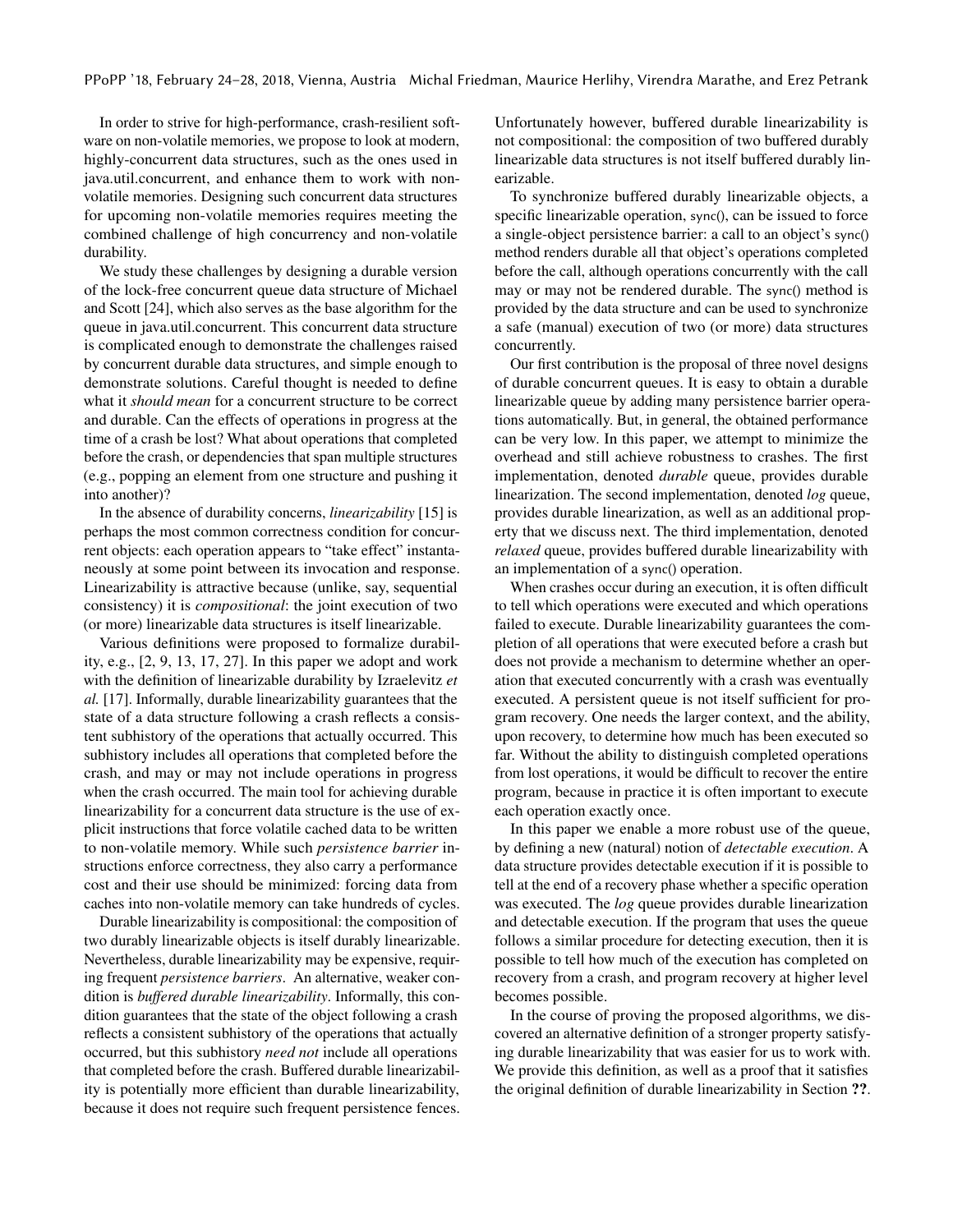The queue is a fundamental data structure that will find uses in future applications optimized for persistent memory. As mentioned above, several existing messaging systems use a FIFO queue at their core and could benefit from highperformance queue for non-volatile memories. For this study, we chose to extend Michael and Scott's queue due to its portability, simplicity and performance. There exist faster queues that employ the fetch&add instruction[\[26,](#page-18-11) [35\]](#page-18-12), but they are not portable to platforms that do not support this instruction (e.g., SPARC), and they are also significantly more complicated.

We have implemented the three queue designs and measured their performance. As expected, implementations that provide durable linearization have a noticeable cost. Interestingly, however, implementations providing detectable execution do not add significant overhead over durable linearization and may be worthwhile in this case. Also as expected, implementations that provide only buffered durable linearizability obtain good performance when the sync() method is invoked infrequently.

The rest of this paper is organized as follows. Section [2](#page-2-0) presents definitions, discusses the setting, and reviews previous work. Section ?? offers an alternative definition to previous works. Section [3](#page-4-0) provides an overview of the three queue versions. We provide the details of the durable, log and relaxed queues in Sections [4,](#page-6-0) [5,](#page-9-0) and [6](#page-11-0) respectively. A mechanism for memory management is presented in Section [7.](#page-14-0) The experimental evaluation for all three queues is presented in Section [8.](#page-14-1) Section [9](#page-16-0) discusses related work and Section [11](#page-17-8) concludes.A correctness proof for the durable queue is presented in Section [10.](#page-17-9)

## <span id="page-2-0"></span>2 Preliminaries

In this section we present some definitions and recall relevant previous work.

## 2.1 Execution and Durability

We extend the standard notion of execution to also reflect the transfer of data from the cache to memory.

Definition 2.1. *NVM view.* An NVM view at time *t* is the content of the non-volatile memory at time *t*.

The NVM content consists of data that resides on the nonvolatile memory and persists through a crash.

Definition 2.2. *Configuration.* A configuration is an instantaneous snapshot of the system describing the value of all local and shared variables as well as the program counter of each thread. In adition, the configuration would describe for each variable its value in the cache (if it exists) and its value in the NVM view.

In our algorithms, we consider flush instructions that flush the content of a cache line to the NVM. A flush can also occur implicitly by hardware executing a cache line eviction. To simplify the analysis of our algorithms, it is useful to explicitly include in the execution the transfer of data from the cache to the memory.

Definition 2.3. *(Extended) Computation step.* A computation step is a thread's local step that reads or writes a thread's own local variables, a shared-memory access that accesses the shared objects, an invocation of a method, or a response. In addition to standard execution steps that access local or shared variables, we also explicitly consider a flush of a cache line from the cache to the NVM as a step in the execution. This step can be triggered explicitly by a specific thread executing a flush or implicitly by the hardware that evicts cache lines. We assume each step is atomic. Crashes may be considered as steps as well, which are done by the hardware.

We assume that writes of threads are to volatile cache. A write to address *A* appears in NVM only after its cache line is flushed to the NVM (in the execution).

Definition 2.4. *(Extended) Execution.* An execution consists of an alternating sequence of configurations and computation steps, starting with the initial configuration where the shared variables are initialized with predetermined initial values in the NVM. An execution is legal if:

- 1. Every thread follows its algorithm in the subsequence consisting of the steps it performs.
- 2. Every shared object behaves according to its sequential specification in the subsequence of steps that access it.
- 3. The NVM content in each configuration contains exactly its initial values updated by all previous flush steps in the execution so far.

Note that, as in Izraelevitz *et al.* [\[17\]](#page-17-7), crashes are considered legal steps and the crash events partition an execution as  $E = E_0 C_1 E_1 C_2 ... E_{c-1} C_c E_c$ , where *c* is the number of crash events in  $E$ .  $C_i$  denotes the *i*-th crash event, and  $ops(E)$ denotes the sub-execution containing all events other than crashes. Note that  $ops(E_i) = E_i$  for all  $0 \le i \le c$ . Following to Izraelevitz *et al.* [\[17\]](#page-17-7), we call the sub-execution of *E<sup>i</sup>* the *i*-th era of *E*.

In the rest of this paper, whenever we mention an execution, we refer to this extended notion.

### 2.2 Durable Linearizability

We start by recalling the standard notations required to define linearizability and the extension to durable linearizability.

Threads perform one method call at a time. A method call consists of two events: an *invocation* event is followed by a *response* event. An execution of a concurrent system is modeled by a *history*, a finite sequence of method invocations, responses and crash events. A *subhistory* of a history *H* is a subsequence of the events of *H*. We write a method invocation as  $\langle x \, m \, A \rangle$ , where *x* is an object, *m* a method (and the arguments), and *A* is a thread. We write a method response as  $\langle x \, t \, A \rangle$ , where *t* is a value (possibly *void*) or an exception.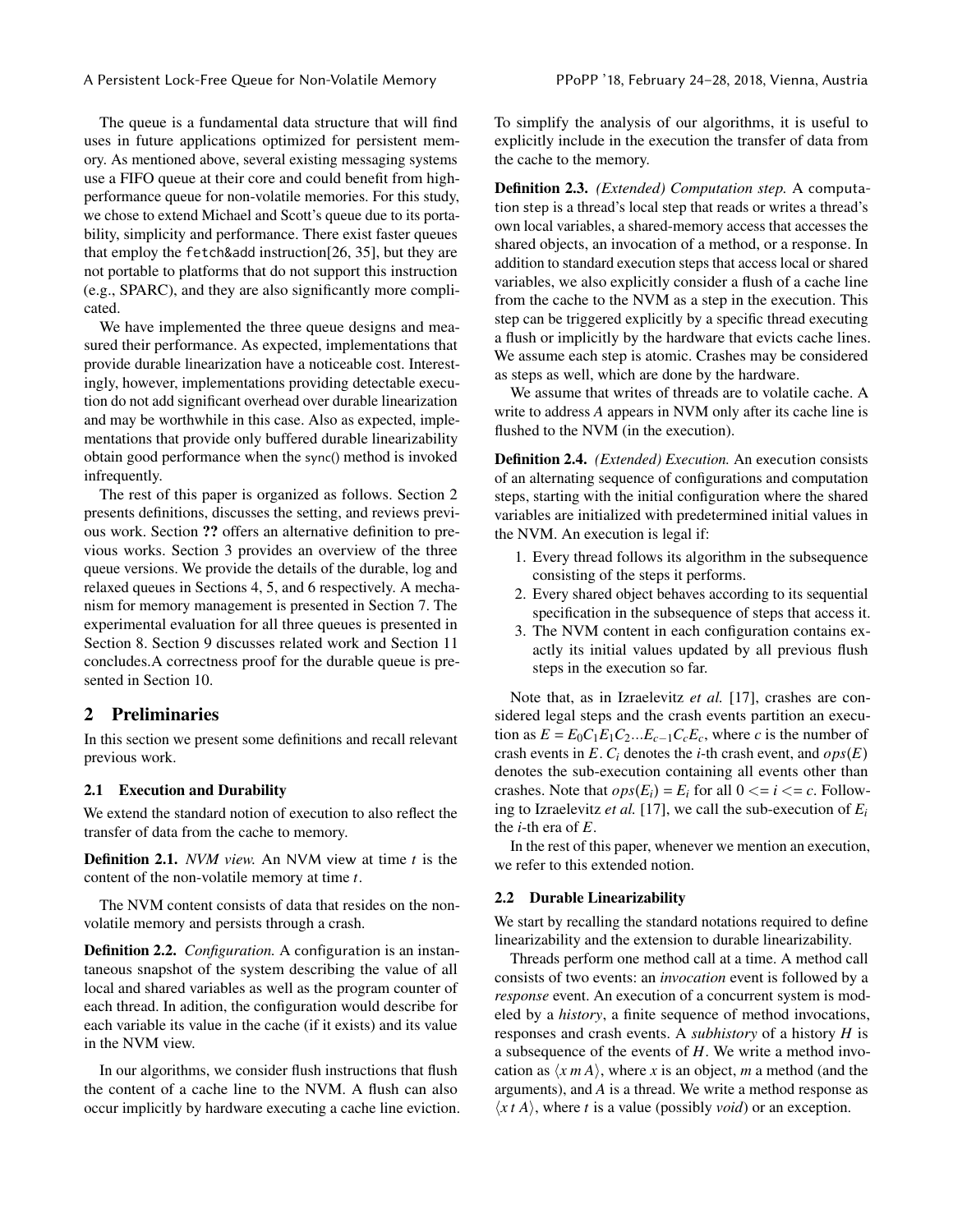PPoPP '18, February 24–28, 2018, Vienna, Austria Michal Friedman, Maurice Herlihy, Virendra Marathe, and Erez Petrank

A response *matches* an invocation if they have the same object and thread. A *method call* in a history *H* is a pair consisting of an invocation and the next matching response. For a method call *m*, its delimiting events are denoted *inv*(*m*) and *res*(*m*). An invocation is *pending* in *H* if no matching response follows the invocation. *completeoperation* in *H* is an operation that has a matching response follows the invocation. *complete*( $H$ ) is the extension of  $H$  with all matching responses to pending invocations appended in the end. We use  $trunc(H)$ , to denote the set of histories that can be generated from H by removing some of the pending invocations.

For a thread *A*, the *thread subhistory*, *H*|*A* is the subsequence of events in *H* whose thread names are *A*. For an object *x*, the *object subhistory*  $H|x$  is similarly defined. Histories *H* and *H'* are *equivalent* if for every thread *A*,  $H|A = H'|A$ . A thread or object history is *well-formed* if every response has an earlier matching invocation.

A method call  $m_0$  *precedes* a method call  $m_1$  in history *H* if  $m_0$  finished before  $m_1$  started: that is,  $m_0$ 's response event occurs before *m*1's invocation event in *H*. Precedence defines a *partial order* on the method calls of *H*:  $m_0 \prec_H m_1$ . A *consistent cut* of a history *H* is a subhistory  $G \subseteq H$  such that, if  $m_1$  is in *G*, and  $m_0 \prec_H m_1$ , then  $m_0$  is also in *G*.

A history *H* is *sequential* if the first event of *H* is an invocation, and each invocation, except possibly the last, is immediately followed by a matching response. If *S* is a sequential history, then ≺*<sup>S</sup>* is a total order. A *sequential specification* for an object *x* is a prefix-closed set of sequential histories called the *legal* histories for *x*. A sequential history *H* is *legal* if each object subhistory  $H|x$  is legal for *x*.

Definition 2.5. [\[15\]](#page-17-3) *Linearizability.* For history *H*, and partial order  $\prec$  extending  $\prec$ <sub>*H</sub>*, *H* is *linearizable* if there exists a</sub>  $complete(true(H)), H'$ , and there is a legal sequential history *S*, with no pending invocations, such that

L1 *complete*( $trunc(H)$ ) is equivalent to *S*, and

**L2** if method call  $m_0 \prec_{H'} m_1$ , then  $m_0 \prec_S m_1$  in *S*.

We refer to *S* as a  $\prec$ -*linearization* of *H*.

Definition 2.6. *Durable Linearizability.* An object is *durably linearizable* if, a crash and recovery that follows linearizable history *H*, leaves the object in a state reflecting a consistent  $cut H'$  of  $H$  such that

**DL1** ops $(H')$  is linearizable

DL2 every complete operation of *H* appears in *H* ′ .

Izraelevitz *et al.* [\[17\]](#page-17-7) show that durable linearizability is compositional.

We now move to defining buffered durable linearizability. Let us stipulate that each object provides a sync() method, which allows a caller make sure that operations completed prior to the sync() are made persistent before operations that follow the sync().

Definition 2.7. [\[17\]](#page-17-7) *Buffered Durable Linearizability.* An object is *buffered durably linearizable* if, a crash and recovery that follows linearizable history  $H$ , leaves the object in a state reflecting a consistent cut  $H'$  of  $H$  such that



Buffered durable linearizability is not compositional. For example, suppose a thread dequeues value *x* from *p*, and then enqueues  $x$  on  $q$ , where  $p$  and  $q$  are distinct buffered durably linearizable FIFO queues. Following a crash, the thread might find two copies of *x*, one in each queue, while if the composition of the two queues were buffered durably linearizable, the recovering thread might find *x* in *p* but not *q*, or in *q* but not *p*, or in neither, but never in both.

### 2.3 Detectable Execution

A caller of a data structure operation often needs to be able to tell whether an operation has executed even when a crash occurs. Imagine an operation that adds money to a bank account, or an operation that places an order for a car. One would like to know that such operations execute exactly once. A typical execution scenario is one where a thread has a durable list of operations to execute and it executes these operations one by one. Upon recovery from a crash, the thread needs to know which of its data structure updates were executed. Providing a mechanism to determine whether an operation completed during a crash is therefore beneficial.

We say that a data structure provides *detectable execution* if it provides a mechanism that, upon recovery from a crash, makes it possible to tell whether each operation executed while the crash occurred was completed or aborted.

In practice, an implementation of such a mechanism can take the following form. An announcement array (similar to [\[14\]](#page-17-10)) will hold an entry for each thread in which the thread announces an intention to execute an operation, and provides space for a recovery mechanism to write the operation result. Upon recovery from a crash, the recovery process will set a flag in each such entry specifying whether the intended operation was completed, and deliver the result, if relevant. The log queue, proposed in this paper, provides detectable execution.

## <span id="page-3-0"></span>2.4 Hardware Instructions for Persistence

In the algorithms presented in this paper, we use a FLUSH instruction that receives a memory address and flushes the content of this address (together with its entire cache line) to the memory, making it persistent. On an Intel platform this translates to two instructions: CLFLUSH, SFENCE. It has recently been shown that CLFLUSH has store semantics as far as memory consistency is concerned (see page 710 of [\[16\]](#page-17-11)), which guarantees that no previous stores will be executed after the CLFLUSH execution. The SFENCE instruction guarantees that the CLFLUSH instruction is globally visible before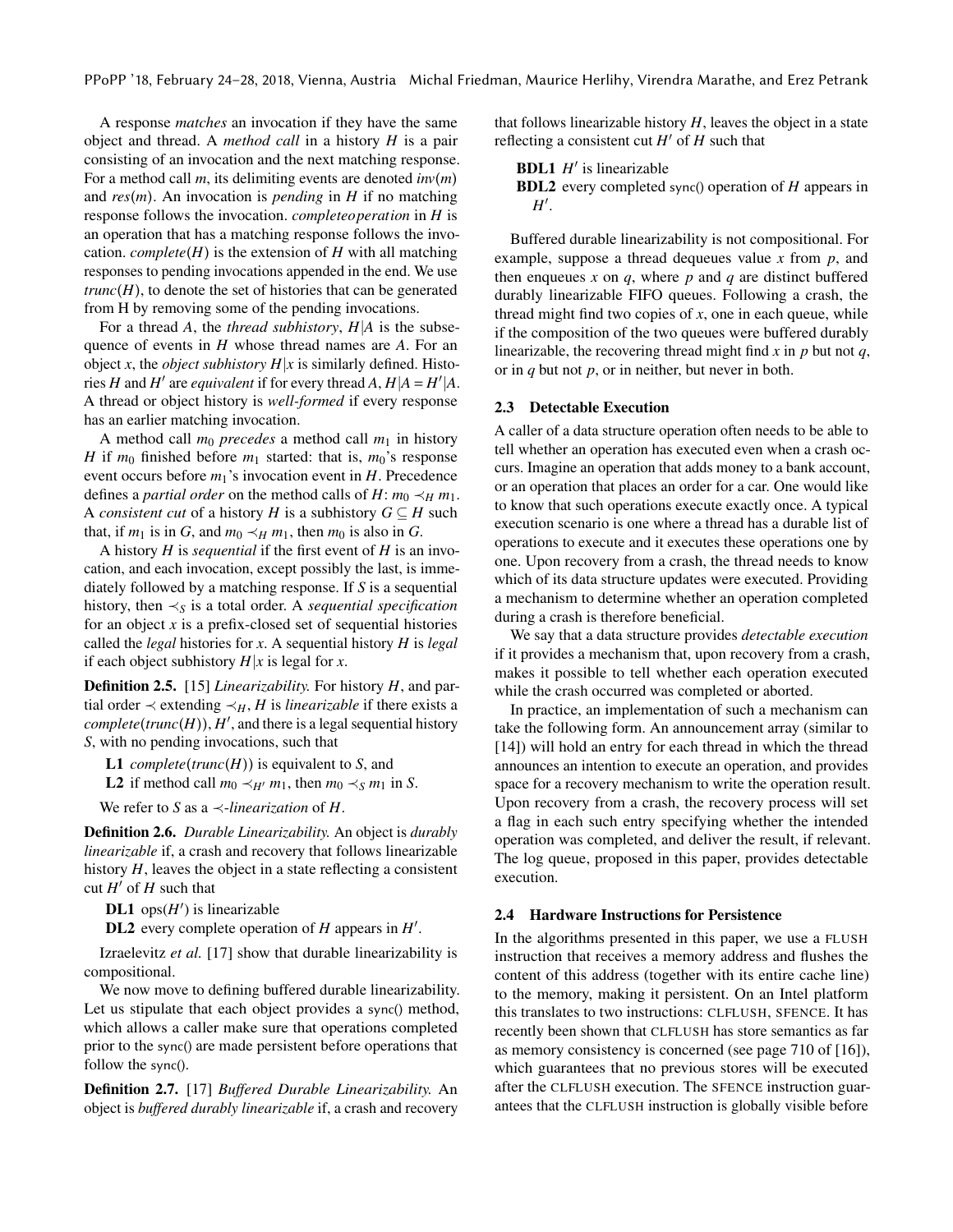any store instruction that follows the SFENCE instruction in program order becomes globally visible.

## 2.5 The MS Queue

Our constructions extend Michael and Scott's queue [\[24\]](#page-18-9) (denoted the MS queue). As explained in the introduction, we chose this queue because it is highly portable (it only uses the CAS instruction), it is used in the Java concurrency library, and it is adequately complex for a study of durable data structures.

The MS queue is built on an underlying linked-list in which references to the head and tail are held, called, respectively head and tail. The head points to a dummy node that is not considered part of the queue, and is only there to allow easy handling of the empty list. The list is initiated to a single (dummy) node referenced by both the head and the tail.

To dequeue an element, the dequeuing thread tries to move the head to point to head->next using an atomic CAS instruction. Upon success, it retrieves the value in the new node pointed to by the head and upon failure it begins from scratch.

To enqueue an element, a new node is allocated and initialized with the required value and a null next pointer. If tail->next is NULL, then the enqueue attempts to let tail->next point to its node using an atomic CAS instruction. Upon success, it then moves tail to point to tail->next. Upon failure to append the node, the operation goes back to inspecting the tail and attempting to append at the end. If tail->next is not NULL, this means that the previous operation has not completed and the tail must be fixed to point to the last node. Thus, the current thread attempts to fix the tail and then it starts from scratch.

The linearization point of a dequeue operation is at a successful CAS executed on the head. Enqueuing an element is linearized in a successful CAS appending a node at the end of the queue. Note that the tail can later be fixed by the thread performing the enqueue or by any other enqueue operation that needs to append its node at the end. No appending is attempted before the tail is fixed and pointing to the last node in the queue. A full description of this queue appears in the original paper [\[24\]](#page-18-9).

## <span id="page-4-0"></span>3 An Overview of the Three Queue Designs

Our queue builds on Michael and Scott's queue (denoted the *MS queue*) and consists of a linked list of nodes that hold the enqueued values, plus the head and the tail references. The basic original queue is extended with FLUSH operations to persist memory content required for recovery from crashes, and also with additional information that facilitates recovery.

Our three designs offer varying levels of durable linearization with guarantees provided to the caller. The *durable* version provides durable linearizability, the *log* queue provides both durable linearization and detectable execution, and the *relaxed* version provides buffered durable linearizability.

#### 3.1 The Durable Queue

The durable queue satisfies durable linearizability, implying that any operation that completes before a crash must become persistent after the recovery. The first guideline we use in constructing this queue is the *completion guideline*, which states that when an operation completes, its effect is durable. This ensures that when a crash occurs, previously completed operations are bound to persist. In addition, a dependence order must be maintained in this construction between all operations that occur concurrently to a crash. For example, if two dequeues occur concurrently with a crash, linearizability dictates that if the second dequeue completes (the one that dequeued the later value in the queue), then the earlier dequeue must complete as well. Ensuring this requires extra care. Therefore, the second guideline we use is the *dependence guideline* by which each operation must ensure that all *previous* operations become durable before starting to execute. *Previous* here refers to operations that the current operation depends on and that must be linearized before the current operation can be linearized. We recommend this guideline be followed for all future constructions. Finally, we use a third and generally recommended *initialization guideline*, by which all fields of an object are flushed after the object is initialized and before the object is added to (i.e., before it becomes reachable from) the data structure. An overview on how the above three guidelines are implemented for the queue follows.

The enqueue operation of the durable queue starts by allocating a node and initializing it with the enqueued value and with a NULL next pointer. Next, it FLUSHes the node content to memory. This ensures that, before this node is appended to the queue, its durable content becomes updated. Next, recall that the original MS enqueuer attempts to append the node to the end of the queue and then fix the tail to point to the appended node. Appending is only allowed if the tail points to the last node, whose next pointer is NULL. If this is not the case, the enqueuer first fixes the tail and only then tries again to append its own node.

In the extended enqueue of the durable queue, we add a FLUSH instruction after appending the new node and before fixing the tail. This FLUSH persists the pointer from the previous last node to the newly appended node. This flush satisfies the first guideline: at this point the operation is durable. If a crash occurs, the new node is safely persistent in the list.

Next, we turn to satisfying the second guideline. We need to make sure that a previous enqueue is made persistent before a new enqueue operation starts. That should be done when one thread adds a node at the end but pauses before flushing the pointer to the added node (and also before fixing the tail). In this case, extra care should be taken when helping to fix the tail for another operation. If an enqueuer needs to fix the tail following an incomplete previous enqueue operation, then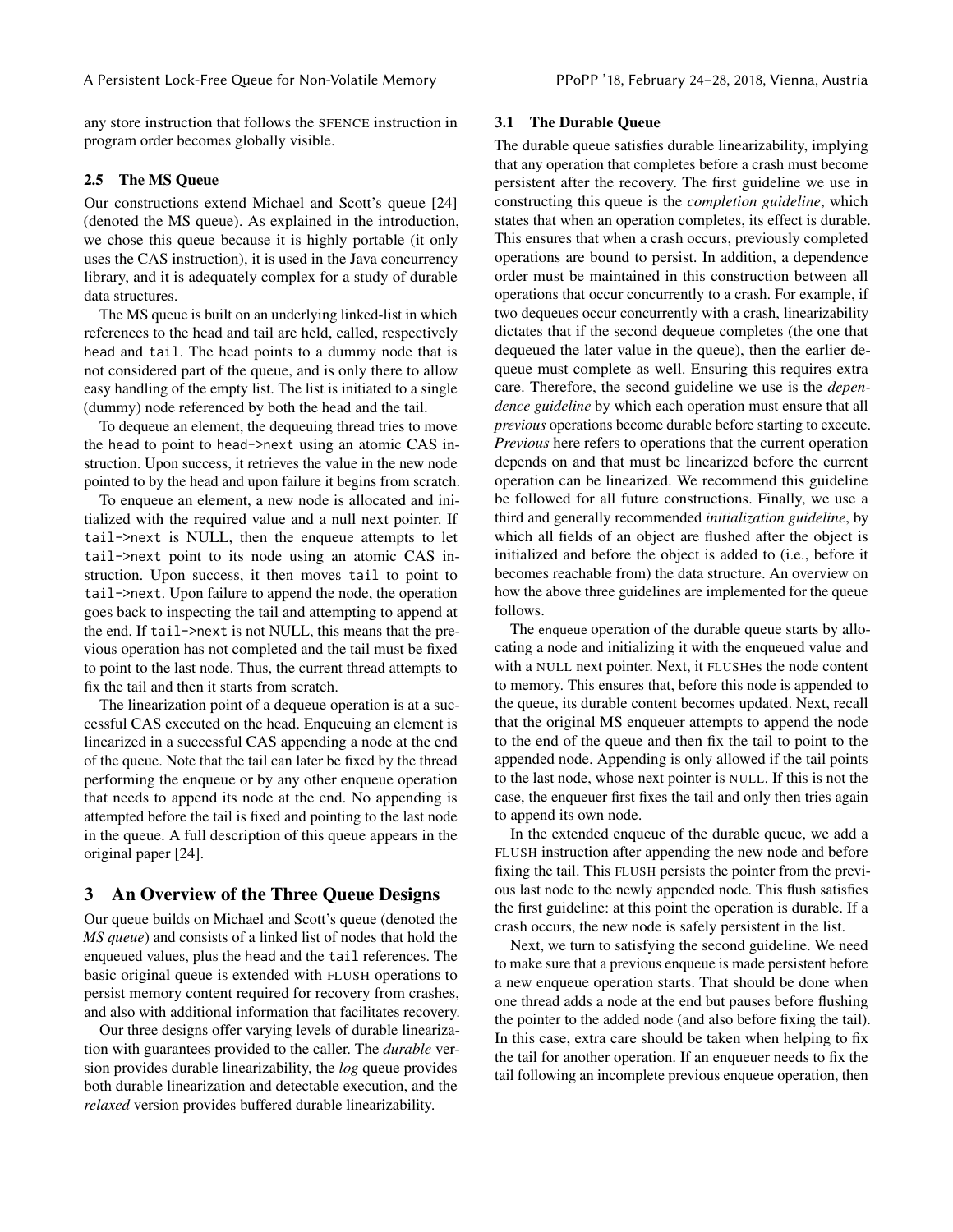it also flushes this pointer (that links the added node to the queue) before fixing the tail to point to this node.

The flush operations described above ensure that after enqueuing a node, the node content is durable and the pointer leading to it from the linked list is durable. Namely, all the backbone pointers of the linked-list underlying the queue are durable, except possibly the last updated pointer, whose enqueuing operation has not yet completed. The tail, on the other hand, need not be durable. During a recovery we can find its value by chasing the linked-list from the current location of the head until the last reachable node.

To make the dequeue operation durably linearizable, we need to add more than just flushes. First, we add a node field deqThreadID. This field in the queue node points to the thread that dequeued (the value in) this node. The deqThreadID field serves two purposes. First, it provides a direction for the recovery procedure to place the dequeued value at the disposal of the adequate dequeuer if a crash occurs. To facilitate such a recovery, we keep a returnValue[] array with an entry for each thread, in which a returned value can be placed. Second, it allows one dequeue operation to ensure that a previous dequeue operation completes and is made persistent.

To dequeue a value of a node, a dequeuer attempts to write its thread ID in the deqThreadID field of node head->next using an atomic CAS instruction. Whether successful or not, it then flushes the deqThreadID field to the memory to make sure that the thread which succeeded in this dequeue is recorded in the NVM. Next, it places the node's value in returnedValues[deqThreadID], flushes this field to the memory to make sure the result is durably delivered to the caller, and updates the head to point to the next node. If the dequeuer did not manage to write its own thread ID into deqThreadID, then (after helping) it starts again by trying once more to place its thread ID in the deqThreadID field of head->next.

These operations provide durability as required. When an operation completes, its effects are persistent, and before an operation starts, it makes the effects of the previous operation persistent. However, this design has performance costs due to the added FLUSHes. Measurements of this cost are given in Section [8.](#page-14-1)

To recover from a crash, we fix the head, making sure that all dequeued values are placed in their intended locations, and place the head over the last node whose deqThreadID is non-NULL. We then also fix the tail to point to the last reachable node in durable memory.

The full algorithmic details appear in Section [4.](#page-6-0)

#### 3.2 The Log Queue

The second implementation provides durable linearization and also detectable execution. This means that following a recovery after a crash, each thread can tell whether its operation has been executed, and it receives the results of completed

operations. The *log* queue implementation employs a log array for the threads. An operation starts by being announced on a thread log. An operation is assign an operation number that is given by the user invoking thread such that the thread ID and the operation number uniquely identify the operation. The log contains the operation number, a flag that signifies if the operation completed, and an additional field that holds the operation result. If a crash occurs, then it is possible to simply inspect the log entry that contains the relevant operation number after the recovery to determine whether an operation of a crashed thread was executed or needs to be started again. Thus, the program can execute each of its intended operations exactly once.

Our general methodology for combining durability with detectable execution is to start with the durable version of the data structure and extend it with a mechanism to notify that the operation has completed. We demonstrate this approach on the queue. In the log array we maintain, for each thread, a log object on which a thread announces its intent to execute an operation, and on which the result and the operation numbers are written. The algorithmic details appear in Section [6.](#page-11-0) We provide an overview next.

The enqueue operation of the log queue starts by allocating a log object and a new queue node. Both the log object and the queue node are first initialized. The node's value is determined by the input, the node's next field is set to NULL, and the node logInsert field points to the log object. The log object is initialized with a pointer to the new node, with an indication that the operation is enqueued, and with an operation number that is assigned by the invoking thread. The contents of the node and the log object are then flushed to memory. Next, a pointer to this log object is placed in the log array (at the entry of the enqueuer thread) and this array entry is also flushed. Next we try to append the new node at the end of the queue and, if successful, we flush the appending pointer, namely, from the previous last node to the current last node, which has just been appended. Finally, we update the tail. No flushing is required for tail updates.

If the tail is not pointing to the last node, we need to fix the tail. Before fixing the tail, we flush the last pointer and fix the tail. After fixing the tail it is possible to try again to append our node at the end of the queue.

To dequeue a node we start by allocating a log object and initialize it to indicate the dequeue operation and the operation number. The log object is then flushed, a pointer to it is placed in the log array, and this entry in the log array is flushed as well. We then try to write a pointer to the log object into the logRemove entry of node head->next. Upon success, we flush the content of the logRemove field. We then put a pointer in the log to this node (which indicates that the operation has completed) and flush the log content as well. Finally, we advance the head to head->next. (The head need not be flushed.) A thread that fails to write its log entry into node head->next helps complete the dequeue operation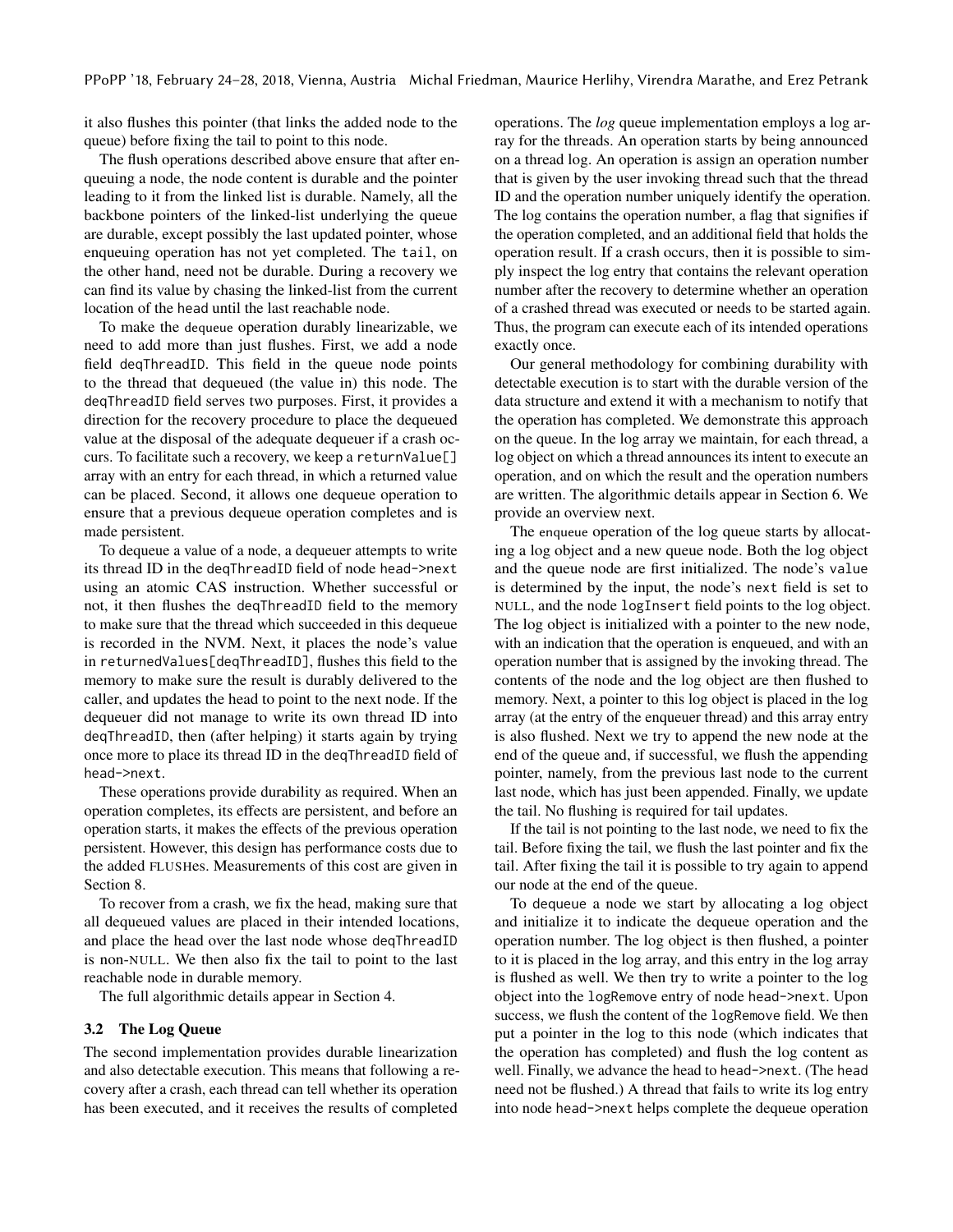(including flushing, linking to the log, flushing, and updating the head) and then tries its operation again.

During recovery, we start from the head and walk the linked list. Whenever we see a pointer to a log, we check whether the operation is completed, and if not, we complete the operation. The head is set to the last node that has a non-NULL logRemove field. We then proceed to update the tail to the last element in the list. We also make sure the last enqueue is completed by following the above procedure for marking the completion of the enqueue operation in the relevant log before fixing the tail for the last time. Finally, we go over all log entries and complete all the unfinished operations.

The proposed algorithm inherits from the durable queue the completion, dependence, and initialization guidelines for all of the operations included there. We use the initialization guideline for initializing the log object, while the dependence guideline ensures that previous operations become durable before we execute our own. In addition, we use a *logging guideline*, which ensures that the log with the description of the intended operation and the operation number is flushed before the operation is executed. This in turn ensures that, upon recovery, the operation will be completed.

## 3.3 The Relaxed Queue

The *relaxed queue* implementation provides buffered durable linearization, which is a weaker requirement. Buffered durable linearization only mandates that, upon failure, a proper prefix of the linearized operations take effect after recovery, while the rest of the operations are lost. There is no need to recover all operations that completed before the crash and thus no need to make an operation durable before returning. Hence, we adopt different guidelines, to maximize performance. The implementation needs to provide a sync() method that forces previous operations to become durable before later operations become durable. Typically, a caller invokes the sync() method to ensure proper compositionality between different data structures; occasionally, it does so to make sure not too many operations are lost when a crash occurs.

We use a design pattern that can be used for other data structures as well. During the execution of a sync() operation, we obviously make all previously executed operations durable, but we also save the state of the queue. In case of a crash, we (boldly) discard all operations that followed the last sync(), by returning to the saved state from the latest sync(). This may seem a painful loss of operations during a crash, but it efficiently satisfies the (weak) requirement of buffer durability and it allows the queue to be saved at different frequencies. The algorithm can completely avoid executing any FLUSH instructions inside the enqueue and dequeue operations. We only execute FLUSHes in the sync() method. This implies low overhead if crashes and sync() invocations are infrequent. Buffered durable linearizability is guaranteed because a consistent cut (a proper prefix) of the executed operations is

always recovered after a failure. We call this design pattern *return-to-sync*.

To apply this idea to saving a state of the queue, we first note that nodes in the queue are essentially immutable from the moment they are appended to it. So if we look at a current queue state and would like to elide several recent operations and return in time to an earlier state, it suffices to simply restore head and tail to their previous values at that earlier time (and set tail->next to NULL). Keeping this in mind, we add to the queue state two variables, saved\_head and saved\_tail, which hold the values of head and tail the last time sync() was called. Whenever a crash occurs, we can set head and tail back to their saved values. For this to work properly, we need to make all the nodes between saved\_head and saved\_tail persistent. The sync() method ensures this by performing the required flushes.

The above motivating discussion implies what the sync() method should do. This method starts by reading the current head and tail values. It then flushes the content of all nodes in between these two pointers to the durable memory, and finally, it attempts to replace the previously saved head and tail with the current ones. The first challenge is to obtain an atomic view of head and tail, in order to make sure that a consistent cut (i.e., a proper prefix) of the operations is made persistent. A second challenge is to replace the values of saved\_head and saved\_tail simultaneously. The third challenge is to coordinate multiple sync() operations and make sure that the most updated consistent cut is saved to NVM.

We solve the first challenge by marking the tail pointer, after which it does not change until the head and tail are saved. It is important that we not mark the tail in the middle of an enqueue operation. This can be enforced by helping to complete previous operations. The simultaneity challenge is simply solved by holding saved\_head and saved\_tail inside an object that is replaced by a single CAS instruction. The third challenge is solved by obtaining a global number that indicates the order of the sync() operations and dealing with races that come up. The full algorithmic details appear in Section [6.](#page-11-0) For the relaxed queue, the completion guideline is irrelevant. The return-to-sync design pattern makes the dependence and the initialization guidelines irrelevant as well.

## <span id="page-6-0"></span>4 Algorithm Details of the Durable Queue

As mentioned above, our queue extends the MS queue. Its underlying data structure includes a linked-list of queue nodes and the head and tail pointers. The first node in the linkedlist is a sentinel node that allows simple treatment of an empty list. The implementations use FLUSH in order to maintain different levels of guarantees. The FLUSH operation consists of two hardware instructions, as discussed in Section [2.4.](#page-3-0) In this section, we provide the details of the durable queue. Our queue's underlying representation is a singly-linked list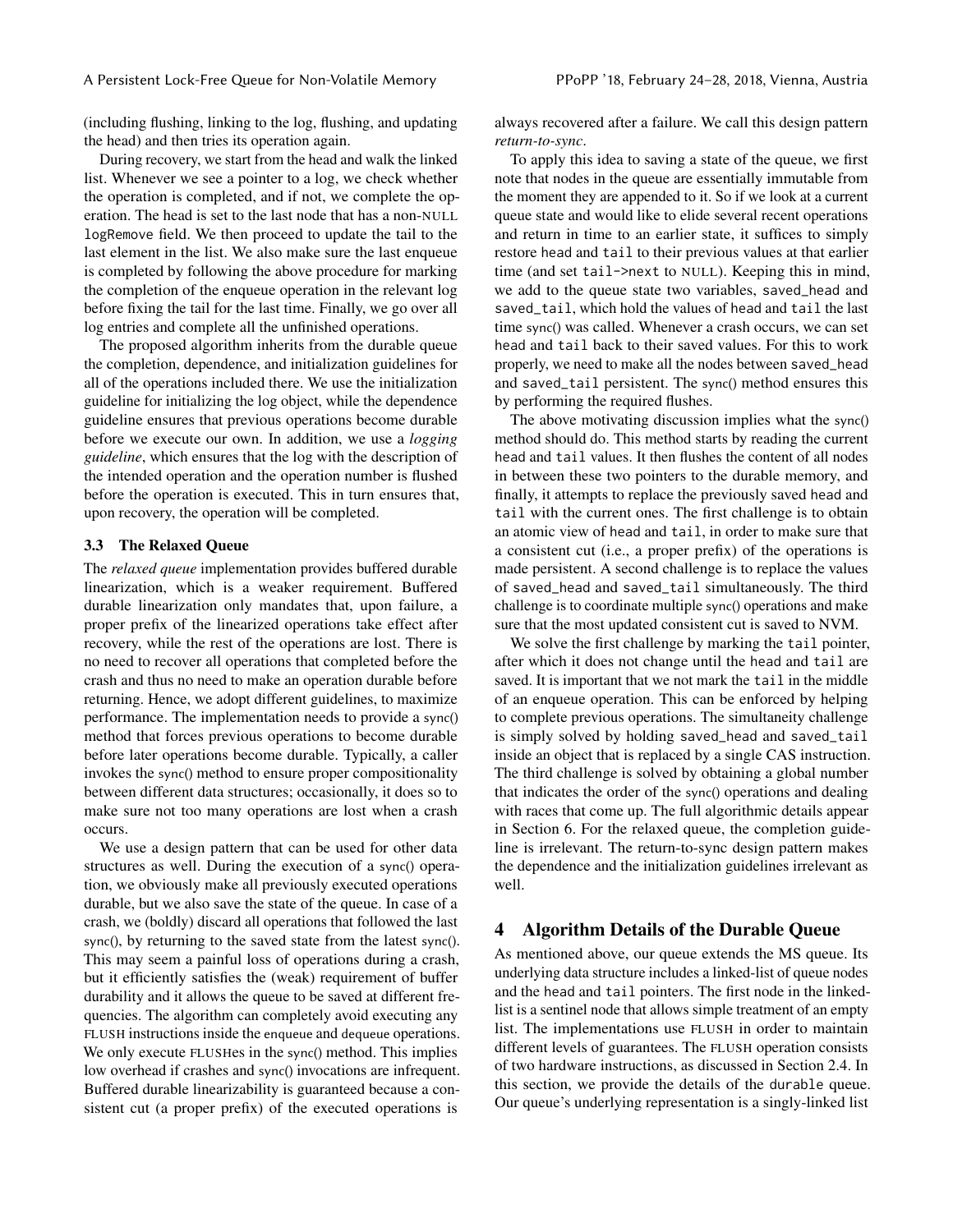PPoPP '18, February 24–28, 2018, Vienna, Austria Michal Friedman, Maurice Herlihy, Virendra Marathe, and Erez Petrank

<span id="page-7-1"></span><span id="page-7-0"></span>

| $\mathbf{1}$   | class Node {                                                 |
|----------------|--------------------------------------------------------------|
| $\overline{c}$ | T value:                                                     |
| 3              | Node* next;                                                  |
| $\overline{4}$ | int deqThreadID;                                             |
| 5              | Node(T val) : value(val), next(NULL), deqThreadID(-1) $\{\}$ |
| 6              | $\cdot$                                                      |
| $\overline{7}$ |                                                              |
| 8              | class DurableQueue {                                         |
| 9              | Node* head:                                                  |
| 10             | Node* tail:                                                  |
| 11             | T* returnedValues[MAX_THREADS];                              |
| 12             | DurableQueue() {                                             |
| 13             | $T*$ node = new Node(T());                                   |
| 14             | FLUSH(node);                                                 |
| 15             | $head = node$ ;                                              |
| 16             | FLUSH(&head);                                                |
| 17             | tail = node;                                                 |
| 18             | FLUSH(&tail);                                                |
| 19             | returnedValues[i] = NULL; // for every thread                |
| 20             | FLUSH(&returnedValues[i]);                                   |
| 21             | ł                                                            |
| 22             | };                                                           |

Figure 1. Internal Durable Queue classes

with a sentinel node. It builds on the inner Node class, which holds elements of the queue's linked-list. In addition to the standard node fields, i.e., the value and the pointer to the next element, the node class also contains an additional field (line [4\)](#page-7-0): *deqThreadID*. This field holds the ID of the thread that removes the node from the queue.

The durable queue class contains two pointers and an array. The pointers *head* and *tail* point to the first and last nodes of the linked list that implements the queue. The *returnedValues* array is an array of pointers to objects that hold dequeued values (line [11\)](#page-7-1). This array contains an entry for each thread and its size is MAX-THREADS, which is the number of threads that might perform operations on the queue.

The *returnedValues* array entries point to an object that contains a single value field. This field either contains a value that has been dequeued from the queue, or one of three special values that are not valid queue values:

- 1. The special *NULL* value signifies that the thread is currently idle (this is the initial value).
- 2. The special *pending* value indicates the intention of the thread to remove a node.
- 3. The special *empty* value is returned when the queue is empty.

The queue constructor initializes the underlying linked list with one sentinel node. It lets the head and the tail point to this sentinel node, and it also initializes the returned values array with the special NULL value. In order to persist these values, we flush the sentinel node, the head and the tail pointers, and the *returnedValues* array.

<span id="page-7-11"></span><span id="page-7-10"></span><span id="page-7-9"></span><span id="page-7-8"></span><span id="page-7-7"></span><span id="page-7-6"></span><span id="page-7-5"></span><span id="page-7-4"></span><span id="page-7-3"></span>

| $Node* node = new Node(value);$<br>$\overline{c}$<br>FLUSH(node);<br>3<br>while (true) $\{$<br>$\overline{4}$<br>Node $*$ last = tail;<br>5<br>Node* $next = last \rightarrow next$ ;<br>6<br><b>if</b> (last == tail) {<br>$\overline{7}$<br>$\mathbf{if}$ (next == NULL) {<br>8<br>if $(CAS(&last->next,next,node))$ {<br>9<br>FLUSH(&last->next);<br>10<br>CAS(&tail, last, node);<br>11<br>return:<br>12<br>ł<br>13<br>$\}$ else $\{$<br>14<br>FLUSH(&last->next);<br>15<br>CAS(&tail, last, next);<br>16<br>}<br>17<br>ł<br>18<br>ł<br>19 | $\mathbf{1}$ | <b>void</b> eng(T value) { |
|------------------------------------------------------------------------------------------------------------------------------------------------------------------------------------------------------------------------------------------------------------------------------------------------------------------------------------------------------------------------------------------------------------------------------------------------------------------------------------------------------------------------------------------------|--------------|----------------------------|
|                                                                                                                                                                                                                                                                                                                                                                                                                                                                                                                                                |              |                            |
|                                                                                                                                                                                                                                                                                                                                                                                                                                                                                                                                                |              |                            |
|                                                                                                                                                                                                                                                                                                                                                                                                                                                                                                                                                |              |                            |
|                                                                                                                                                                                                                                                                                                                                                                                                                                                                                                                                                |              |                            |
|                                                                                                                                                                                                                                                                                                                                                                                                                                                                                                                                                |              |                            |
|                                                                                                                                                                                                                                                                                                                                                                                                                                                                                                                                                |              |                            |
|                                                                                                                                                                                                                                                                                                                                                                                                                                                                                                                                                |              |                            |
|                                                                                                                                                                                                                                                                                                                                                                                                                                                                                                                                                |              |                            |
|                                                                                                                                                                                                                                                                                                                                                                                                                                                                                                                                                |              |                            |
|                                                                                                                                                                                                                                                                                                                                                                                                                                                                                                                                                |              |                            |
|                                                                                                                                                                                                                                                                                                                                                                                                                                                                                                                                                |              |                            |
|                                                                                                                                                                                                                                                                                                                                                                                                                                                                                                                                                |              |                            |
|                                                                                                                                                                                                                                                                                                                                                                                                                                                                                                                                                |              |                            |
|                                                                                                                                                                                                                                                                                                                                                                                                                                                                                                                                                |              |                            |
|                                                                                                                                                                                                                                                                                                                                                                                                                                                                                                                                                |              |                            |
|                                                                                                                                                                                                                                                                                                                                                                                                                                                                                                                                                |              |                            |
|                                                                                                                                                                                                                                                                                                                                                                                                                                                                                                                                                |              |                            |
|                                                                                                                                                                                                                                                                                                                                                                                                                                                                                                                                                |              |                            |
|                                                                                                                                                                                                                                                                                                                                                                                                                                                                                                                                                | 20           |                            |

<span id="page-7-14"></span><span id="page-7-13"></span><span id="page-7-12"></span>Figure 2. Enqueue operation of Durable Queue

<span id="page-7-2"></span>Theorem 4.1. *The durable queue is durably linearizable.*

Correctness arguments for the queue, its progress guarantee and durability (proof of theorem [4.1\)](#page-7-2) appear in Section [10](#page-17-9)

## 4.1 The Enqueue() Operation

The pseudo-code for the enqueue operation is provided in Figure [2.](#page-7-3) The *enqueue* method receives the value to be enqueued and it starts by creating a new node with the received value (line [2\)](#page-7-4). It then flushes the node content (line [3\)](#page-7-5). Next, the thread checks whether the tail refers to the last node in the linked list (lines [7-](#page-7-6)[8\)](#page-7-7). If so, it tries to append the new node after the last node of the list (line [9\)](#page-7-8). Insertion consists of two actions: adding the new node after the last node and updating the tail to reference the newly added node. To ensure proper durability, we add a flush between the two actions. If insertion at the end is successful, we flush the next pointer of the previous node (line [10\)](#page-7-9), and only then update the tail (line [11\)](#page-7-10). Failure in updating the tail means that another thread has helped update it already completed the insertion of the current thread. Failure in the first CAS instruction (line [9\)](#page-7-8) means that another thread has appended a different node and the operation starts from scratch (line [5\)](#page-7-11). In case the next pointer of the last node does not point to NULL (line [14\)](#page-7-12), we help complete the previous enqueue operation by flushing the previous next pointer (line [15\)](#page-7-13) and fixing the tail (line [16\)](#page-7-14).

The consistent flushing of the next pointer before updating the tail and the flushing of the node content after its initialization yield an important invariant: the entire linked list, up until the current tail, is guaranteed to reside in the volatile memory. This enables the correct execution of the recovery procedure.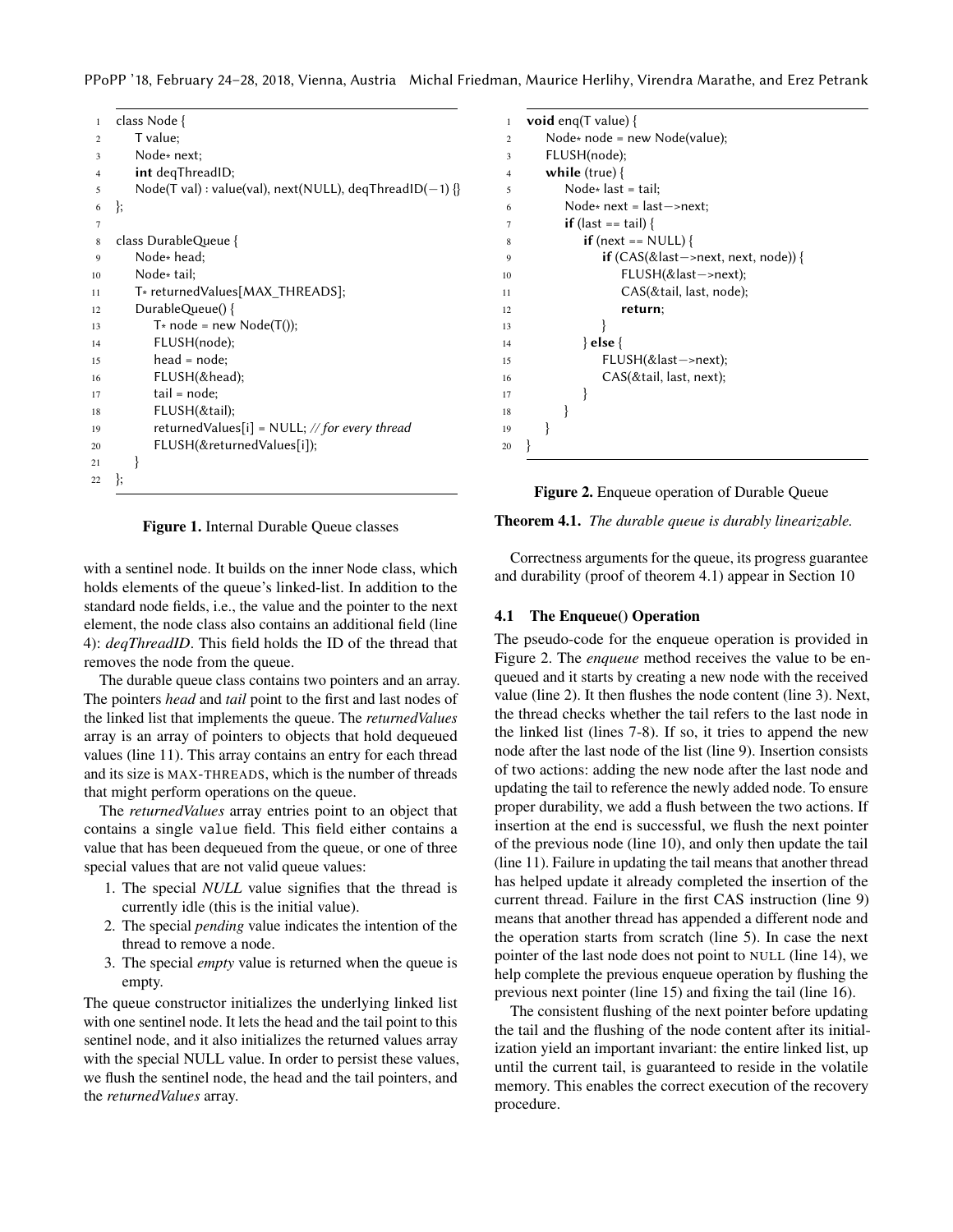<span id="page-8-12"></span><span id="page-8-11"></span><span id="page-8-10"></span><span id="page-8-9"></span><span id="page-8-8"></span><span id="page-8-7"></span><span id="page-8-6"></span><span id="page-8-5"></span><span id="page-8-4"></span><span id="page-8-3"></span><span id="page-8-2"></span><span id="page-8-1"></span><span id="page-8-0"></span>

| $\,1$          | <b>void</b> deq(int threadID) {                    |
|----------------|----------------------------------------------------|
| $\overline{c}$ | T* newReturnedValue = new T();                     |
| 3              | FLUSH(newReturnedValue);                           |
| $\overline{4}$ | returnedValues[threadID] = newReturnedValue;       |
| 5              | FLUSH(&returnedValues[threadID]);                  |
| 6              | while (true) $\{$                                  |
| $\overline{7}$ | Node* first = head:                                |
| 8              | Node* last = tail;                                 |
| 9              | Node* $next = first \rightarrow next;$             |
| 10             | <b>if</b> (first == head) {                        |
| 11             | if (first == last) {                               |
| 12             | $if$ (next == NULL) {                              |
| 13             | *returnedValues[threadID] = EMPTY;                 |
| 14             | FLUSH(returnedValues[threadID]);                   |
| 15             | return;                                            |
| 16             | ł                                                  |
| 17             | FLUSH(&last->next);                                |
| 18             | CAS(&tail, last, next);                            |
| 19             | $\}$ else $\{$                                     |
| 20             | T value = $next$ ->value;                          |
| 21             | if $(CAS(\&next{-} >deqThreadID, -1, threadID))$ { |
| 22             | FLUSH(&first->next->deqThreadID);                  |
| 23             | *returnedValues[threadID] = value;                 |
| 24             | FLUSH(returnedValues[threadID]);                   |
| 25             | CAS(&head, first, next);                           |
| 26             | return:                                            |
| 27             | $\}$ else $\{$                                     |
| 28             | $T*$ address =                                     |
| 29             | returnedValues[next->deqThreadID];                 |
| 30             | if (head == first) $\frac{1}{3}$ //same context    |
| 31             | FLUSH(&first->next->deqThreadID);                  |
| 32             | *address = value;                                  |
| 33             | FLUSH(address);                                    |
| 34             | CAS(&head, first, next);                           |
| 35             | }                                                  |
| 36             | $\}$                                               |
| 37             | $\}$                                               |
| 38             | $\}$                                               |
| 39             | ł                                                  |
| 40             | ł                                                  |
|                |                                                    |

<span id="page-8-15"></span><span id="page-8-14"></span><span id="page-8-13"></span>Figure 3. Dequeue operation of Durable Queue

## 4.2 The Dequeue() Operation

The dequeue operation receives a thread ID of the dequeuer. It starts by creating and initializing to NULL a new T object, whose purpose is to hold the dequeued value (line [2\)](#page-8-0). Next, it flushes T's content (line [3\)](#page-8-1). Then, it puts a reference to T in the returnedValues array and flushes the array entry (lines [4-](#page-8-2)[5\)](#page-8-3). Next, the thread checks that the queue is not empty and that the tail points to the last node (lines [7-](#page-8-4)[18\)](#page-8-5).

If the queue is empty, the method updates the corresponding entry in the returnedValues array with the empty value, flushes it and returns (lines [13-](#page-8-6)[15\)](#page-8-7). If the head and tail refer to the same node and the tail must be fixed, i.e., there is some enqueue operation in progress (line [11-](#page-8-8)[12\)](#page-8-9), then the

dequeuer helps complete this enqueuing operation. It flushes the next pointer of the previous node (in our case the sentinel), fixes the tail and returns to the beginning of the while loop (lines [17-](#page-8-10)[18\)](#page-8-5). Dequeuing a node consists of following actions: marking the deqThreadID field of the node head->next with the dequeuer thread ID, writing the dequeued value in the returnedValue array, and promoting the head. If the thread succeeds in changing the deqThreadID field from NULL to his thread ID (line [21\)](#page-8-11), then it flushes deqThreadID (line [22\)](#page-8-12).

Next, it updates its entry in the array with the new value and flushes this result. Finally, it updates the head (line [25\)](#page-8-13). Failure to update the head means that another thread has helped and completed the removal of the current thread. Failure to update the deqThreadID field means that another thread has already marked the node with its own threadID, so the dequeuer helps complete this other dequeue before starting again (lines [27](#page-8-14)[-34\)](#page-8-15). An important invariant here is that before the head is moved, the deqThreadID field content (which determines which thread receives the dequeued value) is made durable so that recovery can identify the winning dequeue operation. Also, before the head is advanced, the dequeued value is written to the returnedValue array and the returned value is flushed. Therefore, once the head advances in main memory, we know that the dequeuing of all previous nodes can be recovered.

## 4.3 The Recovery() Operation

After a crash, we assume that new thread start executing when the system recovers. There new threads execute the recovery method before starting to execute data structure operations. As a situation where some threads may finish the recovery operation before others, it was designed in a way that it can run concurrently to threads that execute data structure operations as well.

We divide the recovery procedure into four logical parts: Let *A* be the last node that has a non-NULL deqThreadID field, and let *B* be the last node that is reachable from the head and whose next pointer is NULL.

- 1. If *A*'s predecessor is reachable from the head, then update the head by a CAS operation to point to the predecessor of *A*. Otherwise, skip to the third step.
- 2. Flush *A*'s deqThreadID field, update the returnedValues array to point to the node's value , flush the array entry and update by a CAS operation the head to point to *A* (This becomes the new sentinel node).
- 3. If *B*'s predecessor is reachable from the head, then update the tail by a CAS operation to point to the predecessor of *B*. Otherwise, update the tail to point *B* and skip the fourth step.
- 4. Flush the next pointer of the node the tail points to, and then update the tail by a CAS operation to point to *B*.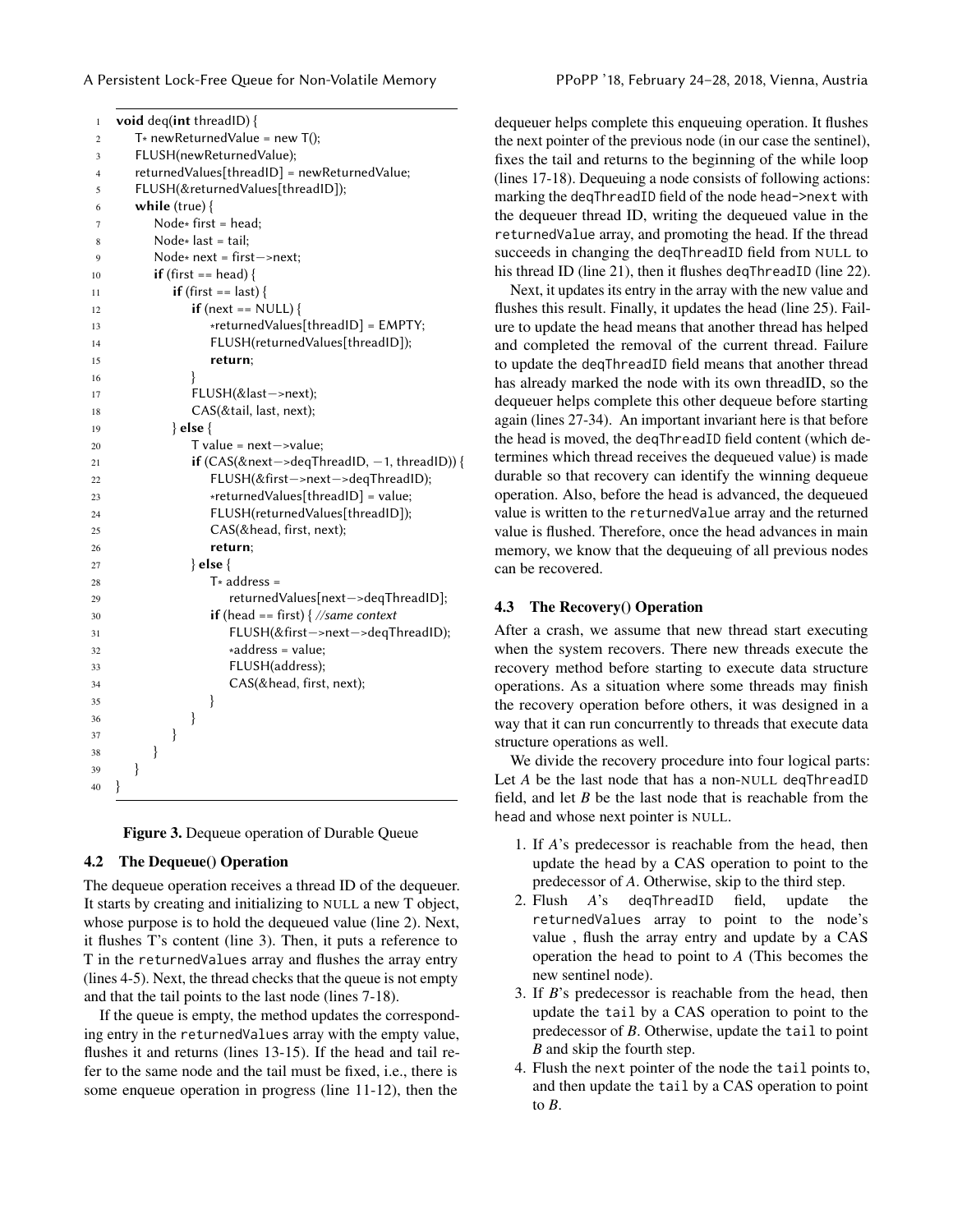<span id="page-9-3"></span><span id="page-9-2"></span><span id="page-9-1"></span>

| 1  | class Node {                                               |  |
|----|------------------------------------------------------------|--|
| 2  | T value:                                                   |  |
| 3  | Node* next;                                                |  |
| 4  | LogEntry* logInsert;                                       |  |
| 5  | LogEntry* logRemove;                                       |  |
| 6  | Node(T val): value(val), next(NULL),                       |  |
| 7  | logInsert(NULL), logRemove(NULL) {}                        |  |
| 8  | };                                                         |  |
| 9  |                                                            |  |
| 10 | class LogEntry {                                           |  |
| 11 | int operationNum;                                          |  |
| 12 | Operation operation;                                       |  |
| 13 | bool status;                                               |  |
| 14 | Node* node:                                                |  |
| 15 | LogEntry(bool s, NodeWithLog* n, Operation a, int opNum) : |  |
| 16 | operationNum(opNum), operation(a), status(s),              |  |
| 17 | $node(n) \{\}$                                             |  |
| 18 | };                                                         |  |
| 19 |                                                            |  |
| 20 | class LogQueue {                                           |  |
| 21 | Node* head:                                                |  |
| 22 | Node* tail:                                                |  |
| 23 | LogEntry* logs[MAX_THREADS];                               |  |
| 24 | LogQueue()                                                 |  |
| 25 | $T*$ sentinel = new Node(T());                             |  |
| 26 | FLUSH(sentinel);                                           |  |
| 27 | $head =$ sentinel;                                         |  |
| 28 | FLUSH(&head);                                              |  |
| 29 | tail = sentinel;                                           |  |
| 30 | FLUSH(&tail);                                              |  |
| 31 | $logs[i] = NULL; // for every thread$                      |  |
| 32 | FLUSH(&logs[i]); // for every thread                       |  |
| 33 | ł                                                          |  |
| 34 | };                                                         |  |

#### Figure 4. Internal Log Queue classes

Note that the head and the tail are not flushed during any run explicitly, so the recovery operation might go through nodes that was already removed and have a deqThreadID field which is not -1. In order to complete operations that were partially executed before the crash, we need to update the head, the tail and the last node that has a non-NULL deqThreadID field may have the array entry not updated. According to that, and the fact that threads that complete the recovery phase may tun concurrently to threads that are still in the recovery phase, we only promote the head and the tail to one node before the node they suppose to point to. Then, we do the operations that we would usually do during the normal run, which means the normal help operations, that are similar to the second and the fourth step in the recovery. It makes the procedure generic, that doesn't really has to differentiate between the nodes that have been changed during the previous and the current run.

## <span id="page-9-0"></span>5 Algorithm Details of the Log Queue

This section provides details of the *log* queue, which extends the durable queue and provides both durable linearization and detectable execution.

We start by adding two additional fields to the queue nodes (see the Node class (lines [4-](#page-9-1)[5](#page-9-2) in Figure [4](#page-9-3) ). The logInsert field specifies which thread enqueued this node. More specifically, this field points to the log object that represents the intent to enqueue this node on the queue. The second logRemove field points to the log object of the dequeuer thread that dequeued this node. Initially these pointers are NULL. To construct logs, we also introduce an inner class named LogEntry. A LogEntry object holds details about an operation that a thread executes. The LogEntry class contains four fields: the operationNum field is a unique identifier for this operation set by the caller. The operation field contains either *enqueue* or *dequeue*. The status flag indicates whether the operation has been completed, if relevant. Finally, the node field, which points to the associated node (which needs to be enqueued, or has been dequeued). The log queue keeps a *logs* array to maintain a log. This array has an entry for each thread, it points to this thread's logEntry, and its size is MAX-THREADS, which is the number of threads that might perform operations on the queue.

The queue constructor initializes the underlying linked list with one sentinel node. It lets the head and the tail point to this sentinel node, and it also initializes the *logs* array with NULL values indicating that no operation is currently ongoing. Finally, it flushes all relevant content: the sentinel node, the head and tail pointers, and the content of the *logs* array.

#### 5.1 The Enqueue() Operation

The pseudo-code for the enqueue operation is provided in Figure [5.](#page-10-0) The enqueue method works with a log entry describing the intended operation and a link to the inserted node. After initialization, the node is appended to the list and the log is updated with a flag indicating completion.

The enqueue method receives the value to be enqueued, the ID of the thread that performs the enqueue and the operation ID. It starts by allocating a new log entry to describe the intended operation. It is initialized with an *enqueue* operation, a *completed* status (FALSE), a pointer to a new node with the given value and the operationNumer that specifies the operation ID. Next, it sets the log pointer in the new node to point to the log entry. Then, the content of the node and the log are flushed. Next, the thread entry in the log array is set to point to this log entry, and the log array field is flushed. The actual insertion to the queue consists of two actions: appending the new node at the end of the list and updating the tail to reference the newly added node. To ensure proper durability, we add the following flush instructions.

If appending the node is successful, we flush the next pointer of the previous node (line [17\)](#page-10-1). Only afterwards do we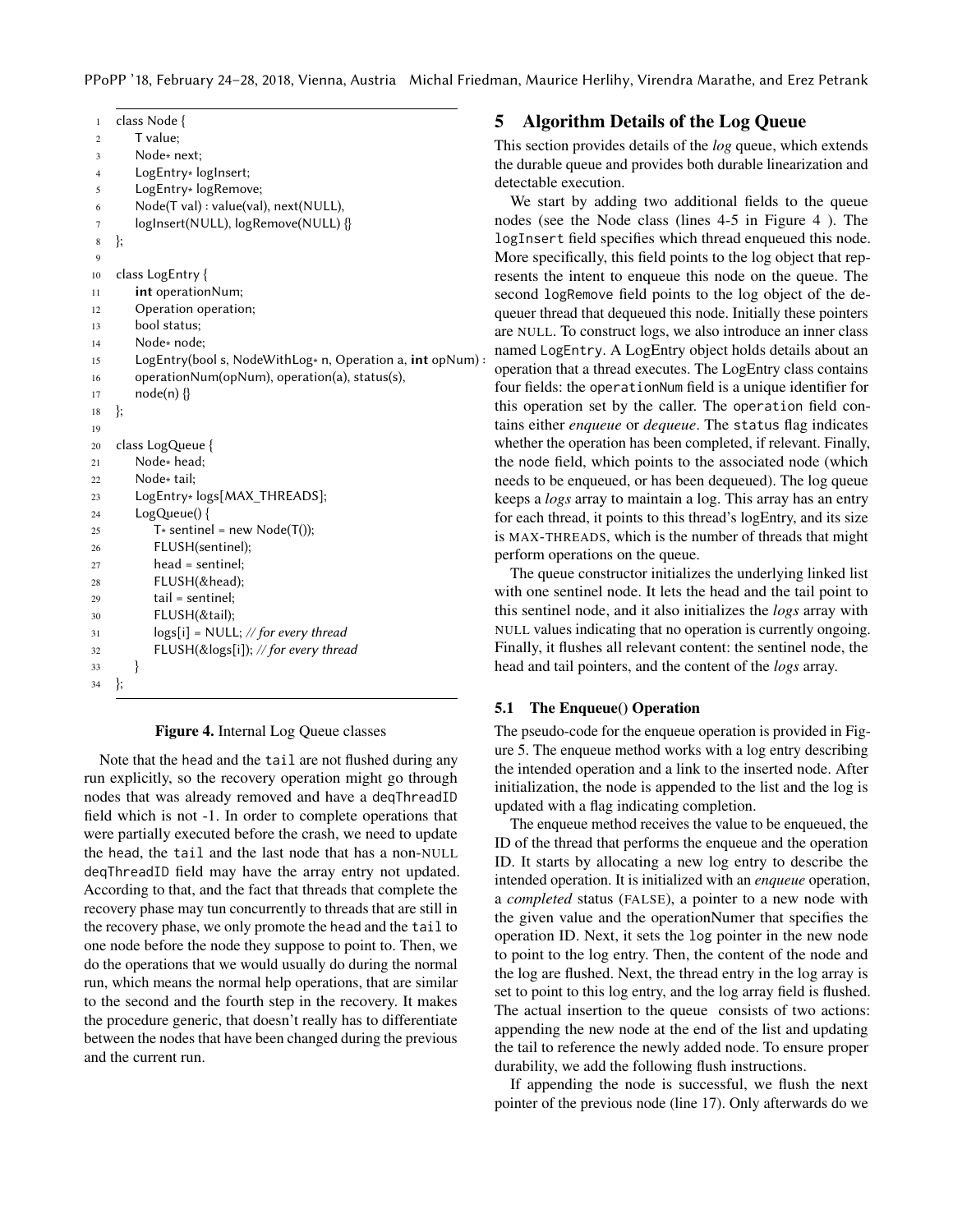<span id="page-10-4"></span><span id="page-10-0"></span>

| void enq(T value, int threadID, int operationNumber) {<br>$\mathbf{1}$ |                                                    |
|------------------------------------------------------------------------|----------------------------------------------------|
| $\mathfrak{2}$                                                         | LogEntry* log = new LogEntry(false, NULL, enqueue, |
|                                                                        | operationNumber);                                  |
| Node* $node = new Node(value);$                                        |                                                    |
| $log \rightarrow node = node;$                                         |                                                    |
| $node \rightarrow logInsert = log;$                                    |                                                    |
| FLUSH(node);                                                           |                                                    |
| FLUSH(log);                                                            |                                                    |
| $\log s[$ threadID] = $\log$ ;                                         |                                                    |
| FLUSH(&logs[threadID]);                                                |                                                    |
| while (true) $\{$                                                      |                                                    |
| Node $*$ last = tail;                                                  |                                                    |
| Node* next = $last$ ->next;                                            |                                                    |
| <b>if</b> (last == tail) {                                             |                                                    |
| if (next == $NULL$ ) {                                                 |                                                    |
|                                                                        | if $(CAS(&last->next,next,node))$ {                |
| FLUSH(&last->next);                                                    |                                                    |
| CAS(&tail, last, node);                                                |                                                    |
| return;                                                                |                                                    |
| ł                                                                      |                                                    |
| $\}$ else $\{$                                                         |                                                    |
| FLUSH(&last->next);                                                    |                                                    |
| CAS(&this->tail, last, next);                                          |                                                    |
| }                                                                      |                                                    |
| }                                                                      |                                                    |
| }                                                                      |                                                    |
| ł                                                                      |                                                    |
|                                                                        |                                                    |

<span id="page-10-7"></span><span id="page-10-6"></span><span id="page-10-5"></span><span id="page-10-3"></span><span id="page-10-2"></span><span id="page-10-1"></span>Figure 5. Enqueue operation of Log Queue

update the tail (line [18\)](#page-10-2). In this case we do not bother setting the status flag to true, because flushing the next pointer of the previous node indicates that the operation executed. Failure in the CAS operation to update the tail means that another thread has helped update it and has already completed the enqueue operation of the current thread. Failure in the first CAS instruction (line [16\)](#page-10-3) means that another thread has appended a different node and the operation starts from scratch (line [11\)](#page-10-4). If the next pointer of the last node does not point to NULL (line [21\)](#page-10-5), we help complete the previous enqueue operation by flushing the previous next pointer (line [22\)](#page-10-6). Finally, we fix the tail (line [23\)](#page-10-7).

We maintain an important invariant that all the nodes in the queue, up to the current node pointed to by the tail, are persistent. In addition, all their log entries are fully updated in persistent memory. This ensures a consistent view for the recovery procedure. The last enqueue may not survive a crash, depending on whether the append of its node to the end of the queue persists. But it is easy to tell during the recovery whether a logged operation has completed.

#### 5.2 The Dequeue() Operation

The pseudo-code for the dequeue operation is provided in Figure [6.](#page-10-8) The dequeue operation receives the ID of the thread that performs the dequeue. Then, it allocates a new log entry with a proper initialization and flushes the log content (lines [29](#page-10-9)[-31\)](#page-10-10).

<span id="page-10-17"></span><span id="page-10-16"></span><span id="page-10-15"></span><span id="page-10-14"></span><span id="page-10-13"></span><span id="page-10-12"></span><span id="page-10-11"></span><span id="page-10-10"></span><span id="page-10-9"></span><span id="page-10-8"></span>

| 28 | <b>void</b> deg (int threadID, int operationNumber) { |
|----|-------------------------------------------------------|
| 29 | LogEntry* log = new LogEntry(false, NULL, dequeue,    |
| 30 | operationNumber);                                     |
| 31 | FLUSH(log);                                           |
| 32 | logs[threadID] = log;                                 |
| 33 | FLUSH(&logs[threadID]);                               |
| 34 | while $(true)$ {                                      |
| 35 | Node* $first = this$ ->head;                          |
| 36 | Node* last = this $-$ >tail;                          |
| 37 | Node* $next = first -$ -next;                         |
| 38 | if (first == this->head) {                            |
| 39 | if (first == last) {                                  |
| 40 | $if$ (next == NULL) {                                 |
| 41 | logs[threadID]->status = true;                        |
| 42 | FLUSH(&(logs[threadID]->status));                     |
| 43 | return;                                               |
| 44 | ł                                                     |
| 45 | FLUSH(&last->next);                                   |
| 46 | CAS(&tail, last, next);                               |
| 47 | $\}$ else $\{$                                        |
| 48 | if (CAS(&next->logRemove, NULL, log)) {               |
| 49 | FLUSH(&first->next->logRemove);                       |
| 50 | next->logRemove->node = first->next;                  |
| 51 | FLUSH(&first->next->logRemove->node);                 |
| 52 | CAS(&head, first, next);                              |
| 53 | return;                                               |
| 54 | $\}$ else $\{$                                        |
| 55 | if (head == first) $\frac{1}{3}$ //same context       |
| 56 | FLUSH(&first->next->logRemove);                       |
| 57 | next->logRemove->node = first->next;                  |
| 58 | FLUSH(&next->logRemove->node);                        |
| 59 | CAS(&head, first, next);                              |
| 60 | ł                                                     |
| 61 | }                                                     |
| 62 | }                                                     |
| 63 | $\}$                                                  |
| 64 | ł                                                     |
| 65 | }                                                     |

#### <span id="page-10-19"></span><span id="page-10-18"></span>Figure 6. Dequeue operation of Log Queue

Next, it lets its entry in the *logs* array point to this log persistently (lines [32-](#page-10-11)[33\)](#page-10-12). The actual dequeue starts then. If the queue is empty, the thread updates its corresponding log status as true. The NULL pointer to the node indicates an empty returned value (lines [41-](#page-10-13)[43\)](#page-10-14). If the queue is empty and there is an enqueue operation in progress, then the dequeuer attempts to help complete the enqueue operation and dequeue again (lines [45](#page-10-15)[-46\)](#page-10-16). If the queue is not empty, a dequeue consists of three actions: setting the logRemove field of head->next to point to the log entry of the dequeuer (using an atomic CAS), letting this log entry point to the dequeued node, and advancing the head. In this case we do not bother setting the status flag to true, because the node pointer indicates that the operation executed. If the first action (line [48\)](#page-10-17) succeeds, the dequeuer flushes the logRemove field (line [49\)](#page-10-18), updates the log entry, and flushes it as well. Only then does it update the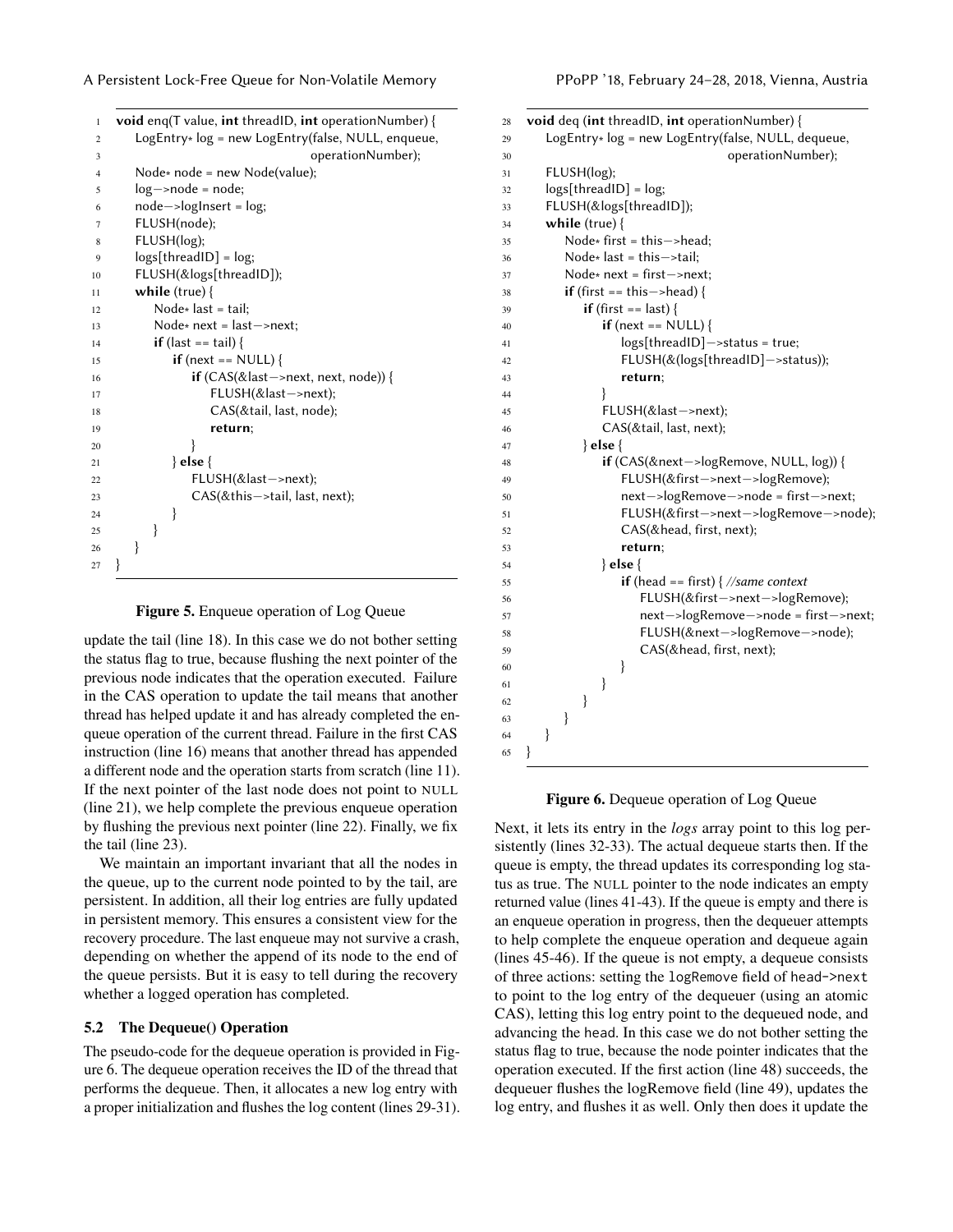head (line [52\)](#page-10-19). Failure to update the head means that another thread has helped and completed the removal of the current thread. Failure to set the logRemove field of the node means that another thread has taken over this node, and we help that thread complete the dequeue before trying again. Here, we do not need to update the status because the association of the log with the node already indicates that the operation has been executed.

The main invariant here is that all dequeues, except maybe for the last one, are properly reflected in the log entries, and also have the dequeued node point to the appropriate log entry. The last dequeue is made durable only if the setting of the logRemove field persists after the crash. If the dequeue was not made durable, we will complete it after the crash.

#### 5.3 The Recovery() Operation

Recall that each thread executes the recovery procedure after a crash and only then proceeds with its normal operations. The recovery procedure argument is the *logs* array from the NVM-view. The procedure can be divided into six logical parts. Let *A* be the last node that has a non-NULL logRemove field, and let *B* be the last node that is reachable from the head and whose next pointer is NULL (Note that the nodes referred to as *A* and *B* change dynamically with changes in the queue).

- 1. If *A*'s predecessor is reachable from the head, then update the head by a CAS operation to point to the predecessor of *A*. Otherwise, skip to the third step.
- 2. Flush *A*'s logRemove field, update the log entry that is pointed by the logRemove field, to point to this node, flush the array entry and use a CAS operation to update the head to point to *A* (This becomes the new sentinel node).
- 3. If *B*'s predecessor is reachable from the head, then update the tail by a CAS operation to point to the predecessor of *B*. Otherwise, update the tail to point *B* and skip to the fifth step. During the traversal, update the status field of the logInsert field of all the traversed nodes to be TRUE. This update is crucial for the fifth step, to avoid executing operations twice.
- 4. Flush the next pointer of the node that the tail points to, update the relevant status of the log to be TRUE. Then, update the tail by a CAS operation to point to *B*.
- 5. Traverse the *logs* array to finish all the started operations.
- 6. Create a new *logs* array and replace the old one by a CAS operation (if the old *logs* array has not been previously changed by another thread).

The main addition to the recovery function of the durable queue is the *logs* array traversal. We traverse the *logs* array and finish all the started operations.

For a dequeue operation, if the log entry is already referenced by the removed node, we flush the node field in the log entry and continue to the next log entry. If not, we sample the head and then recheck that the node field in the log entry is NULL. If so, we help the thread to finish its operation as follows. We check the head again, and if the head has been changed, we sample the node field in the current log entry again, and try again to finish the operation, unless it was already completed by another thread.

For an enqueue operation, we do something similar. If the log entry status flag is TRUE or the logRemove field is not NULL, we continue to the next log entry as this operation has completed. If not, we sample the tail and then recheck that the status field in the log entry is FALSE. If so, we help the thread to finish its operation as follows. We check the tail again, and if the tail has been changed, we sample the status field in the current log entry again, and try again to finish the operation, if this operation was not already completed. In this way, we first finish all pending operations from the previous phase, and only then, do we start to execute the operations from the current phase. We proceed to the current phase even if some threads are still running the recovery operation.

Note that if a certain thread finished its recovery phase and started running, threads that are in the middle of the recovery phase, will not execute any operation during that phase as there was already one thread that executed all those operations.

# <span id="page-11-0"></span>6 Algorithm Details of the Relaxed Queue

We now go into the details of the more efficient relaxed queue. This queue provides buffered durable linearization which is a weaker guarantee. The main idea is to maintain a snapshot of the queue, which has a consistent state by representing a prefix of linearized operations in the NVM view. Every sync() execution makes all the operations executed before the sync() persistent. This queue builds on two inner classes - Node and LatestNVMData. The Node class represents the nodes of the queue and is similar to the MS queue. The LatestNVMData class has three fields, NVMTail, NVMHead and a NVMVersion. It is used to keep record of the latest saved head and tail values. The RelaxedQueue class contains the standard *head* and *tail* and a LatestNVMData object named NVMState that maintains the latest persistent state of the queue. The invariant that we keep is that all nodes between NVMState->NVMTail and NVMState->NVMHead are durable, and so is the content of the object NVMState itself. An additional version field is used by the sync() method or other concurrent helping threads to distinguish one sync operation from another, so that older sync operations will not interfere with newer sync operations. In order to indicate that a snapshot is being recored by a sync operation, we use one additional class that inherits from Node.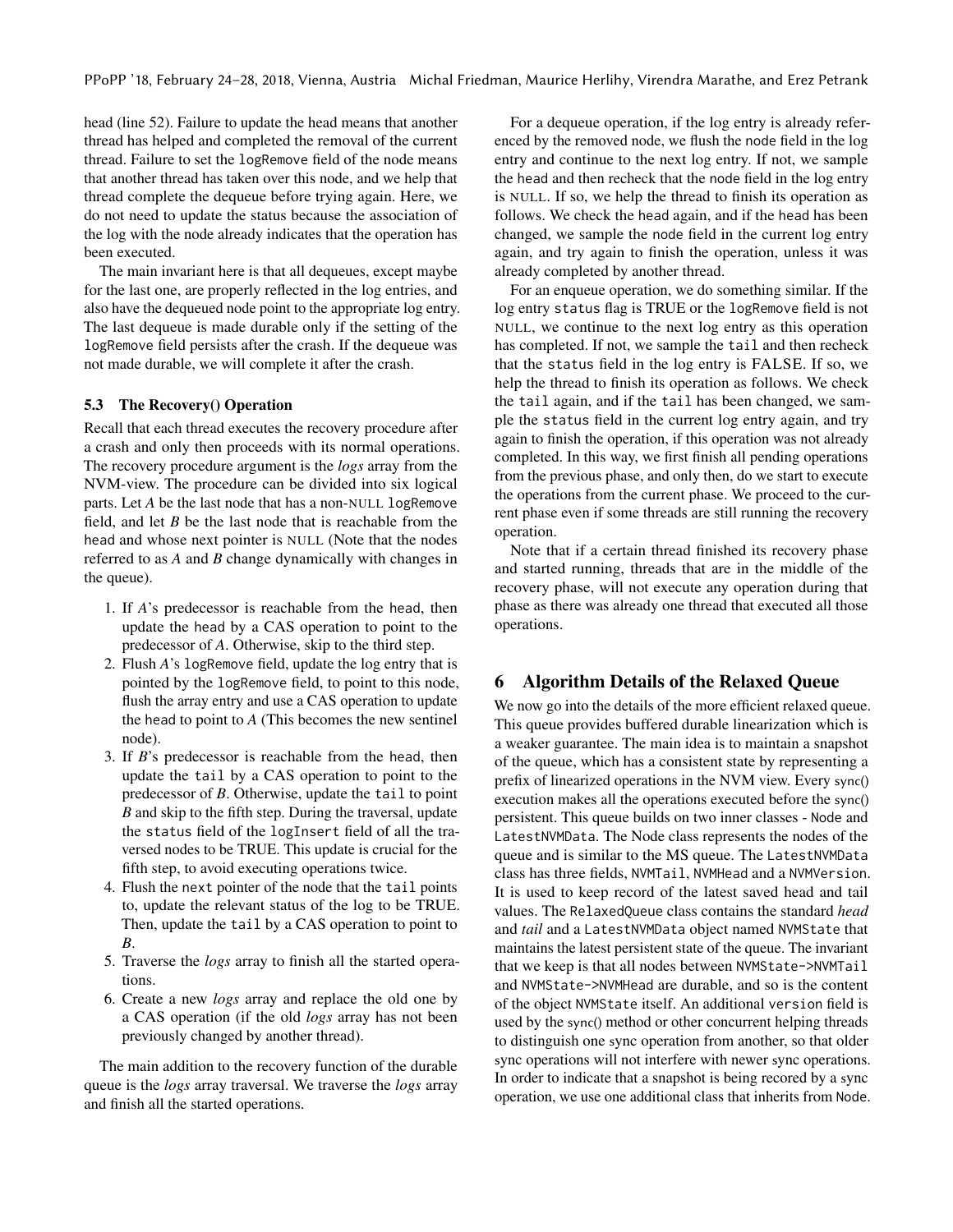| 1              | class Node {                                             |
|----------------|----------------------------------------------------------|
| 2              | T value:                                                 |
| 3              | Node* next:                                              |
| $\overline{4}$ | $Node(T val): value(val), next(NULL) \{$                 |
| 5              | ł;                                                       |
| 6              |                                                          |
| 7              | class LatestNVMData {                                    |
| 8              | Node* NVMTail;                                           |
| 9              | Node* NVMHead;                                           |
| 10             | <b>long NVMVersion;</b>                                  |
| 11             | ł;                                                       |
| 12             |                                                          |
| 13             |                                                          |
| 14             | class Temp: public Node {                                |
| 15             | int version;                                             |
| 16             | Node* tail:                                              |
| 17             | Node* head:                                              |
| 18             | Temp(long v) : version(c), tail(NULL), head(NULL) $\{\}$ |
| 19             | };                                                       |
| 20             |                                                          |
| 21             | class RelaxedQueue {                                     |
| 22             | Node* head:                                              |
| 23             | Node <sub>*</sub> tail:                                  |
| 24             | LatestNVMData* NVMState;                                 |
| 25             | atomic< <b>int</b> > version;                            |
| 26             | RelaxedQueue() {                                         |
| 27             | $Node*$ sentinel = new $Node(T())$ ;                     |
| 28             | FLUSH(sentinel);                                         |
| 29             | $head = tail = sentinel;$                                |
| 30             | FLUSH(&head);                                            |
| 31             | FLUSH(&tail);                                            |
| 32             | LatestNVMData* d = new LatestNVMData();                  |
| 33             | $d \rightarrow NVMTail =$ sentinel;                      |
| 34             | $d \rightarrow NVMHead = sentinel;$                      |
| 35             | $d \rightarrow NVMVersion = -1$ ;                        |
| 36             | FLUSH(d);                                                |
| 37             | $NVMState = d;$                                          |
| 38             | FLUSH(&NVMState);                                        |
| 39             | version = ATOMIC_VAR_INIT(0);                            |
| 40             | }                                                        |
| 41             | };                                                       |



This class has the same fields as the LatestNVMData class and is called the Temp class.

The queue constructor initializes the underlying linked list with one sentinel node. It lets the head and the tail point to this sentinel node. It also initializes NVMState's NVMTail and NVMHead with pointers to the sentinel node, and NVMVersion with -1 value that indicates the initial state.

#### 6.1 The Enqueue() Operation

The pseudo-code for the enqueue operation is provided in Figure [8.](#page-12-0) The enqueue method is similar to the MS queue. The only modification is in lines [13-](#page-12-1)[17,](#page-12-2) where the thread checks whether it needs to help the sync() function. The

<span id="page-12-1"></span><span id="page-12-0"></span>

| 1              | <b>void</b> enq(T value) {                 |
|----------------|--------------------------------------------|
| $\overline{c}$ | $Node* node = new Node(value);$            |
| 3              | while (true) $\{$                          |
| $\overline{4}$ | Node $\star$ last = tail;                  |
| 5              | Node* next = $last$ - next;                |
| 6              | <b>if</b> (last == tail) {                 |
| 7              | $\mathbf{if}$ (next == NULL) {             |
| 8              | <b>if</b> (CAS(&last->next, next, node)) { |
| 9              | CAS(&tail, last, node);                    |
| 10             | return;                                    |
| 11             | ł                                          |
| 12             | $\}$ else $\{$                             |
| 13             | <b>if</b> (next == tempAddress) {          |
| 14             | CAS(&next->head, NULL, head);              |
| 15             | CAS(&next->tail->next, next, NULL);        |
| 16             | continue;                                  |
| 17             | ł                                          |
| 18             | CAS(&tail, last, next);                    |
| 19             | ł                                          |
| 20             | ł                                          |
| 21             | ł                                          |
| 22             |                                            |
|                |                                            |

#### <span id="page-12-2"></span>Figure 8. The enqueue method of the Relaxed Queue

sync() function records a snapshot of the head and the tail. To do that, it "freezes" enqueues and then records the value of the head and tail, knowing they reflect a snapshot. To freeze enqueues, a temporal node (that inherits from the original node) is set to the last node's next pointer. The condition in line [13](#page-12-1) checks for this case, and helps the sync that is currently executing, by saving the current head to the current object (the tail is already set). It can then fix the last next pointer to NULL and restart the enqueue method execution.

#### 6.2 The Dequeue() Operation

The pseudo-code for the dequeue operation is provided in Figure [9.](#page-13-0) The dequeue method is also similar to the MS queue with the exception that an alternative form of an empty queue is one where the sentinel's next pointer points to a temporal node. This indicates that the sync() method is currently running on an empty queue.

#### 6.3 The Sync() Operation

The purpose of the sync() function is to make all the operations executed before the sync() persistent. To achieve that, we simply record a persistent snapshot of the queue state. Recovery can later return to this state and obtain a proper prefix (consistent cut) of the operations recovered. To record a persistent snapshot, we first save the values of head and tail, and then we make all node content between them persistent. The sync() function starts by allocating a new Temp object (with fields initialized to NULL) that will eventually replace the NVMState object if no other thread executes sync operations concurrently. To obtain an atomic view of head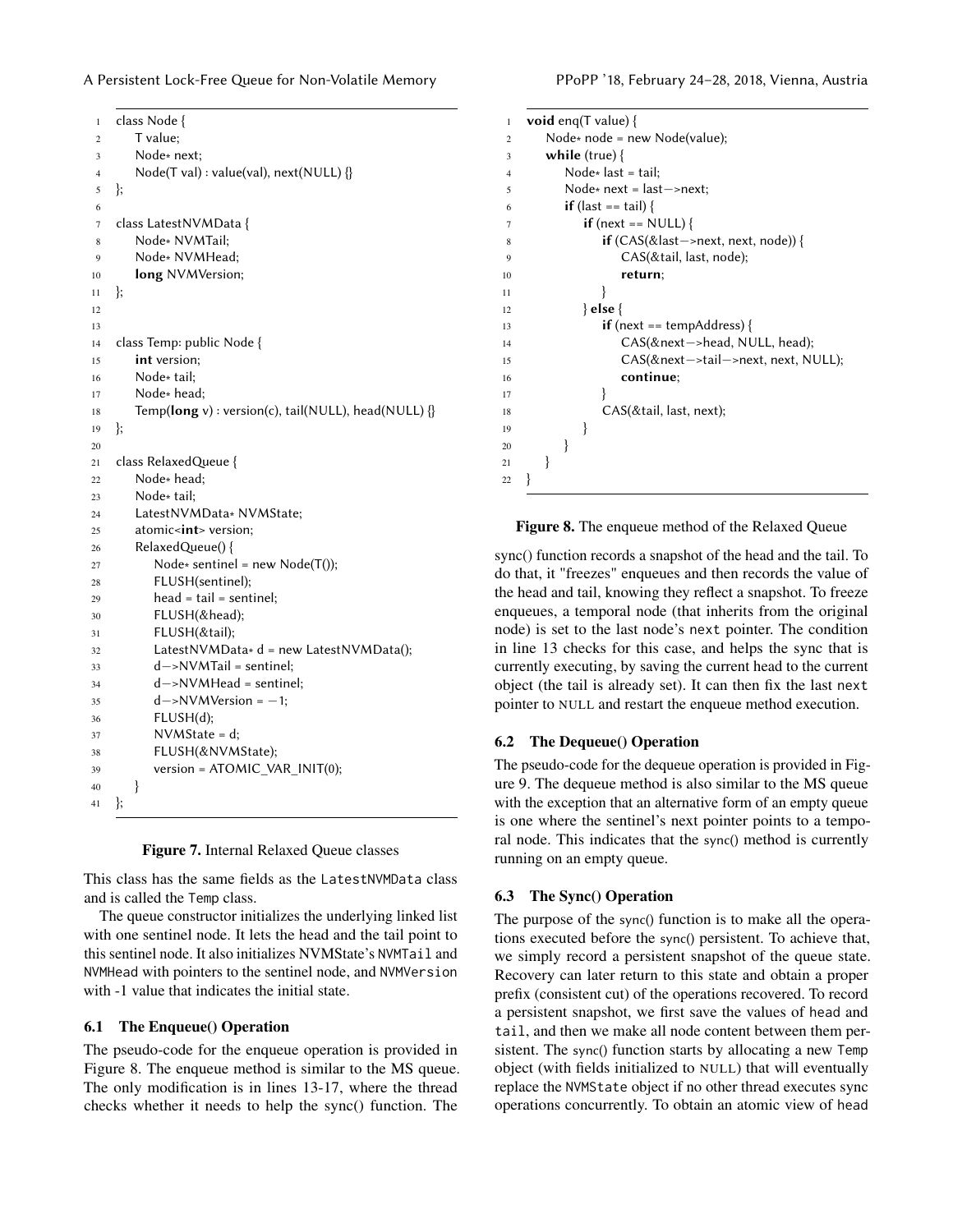|  |  |  |  | PPoPP '18. February 24–28, 2018. Vienna, Austria Michal Friedman, Maurice Herlihy, Virendra Marathe, and Erez Petrank |  |  |  |  |  |
|--|--|--|--|-----------------------------------------------------------------------------------------------------------------------|--|--|--|--|--|
|--|--|--|--|-----------------------------------------------------------------------------------------------------------------------|--|--|--|--|--|

<span id="page-13-0"></span>

| $\mathbf{1}$   | T deq $() \{$                                   |  |
|----------------|-------------------------------------------------|--|
| $\overline{c}$ | while (true) $\{$                               |  |
| 3              | Node* first = this $->$ head:                   |  |
| $\overline{4}$ | Node* last = this $-$ >tail:                    |  |
| 5              | Node* $next = first -$ -next:                   |  |
| 6              | <b>if</b> (first == this->head) {               |  |
| 7              | <b>if</b> (first == last) {                     |  |
| 8              | $\mathbf{if}$ (next == NULL) {                  |  |
| 9              | throw EmptyException();                         |  |
| 10             | ł                                               |  |
| 11             | <b>if</b> (next == tempAddress) {               |  |
| 12             | CAS(&next->head, NULL, head);                   |  |
| 13             | CAS(&next->tail->next, next, NULL);             |  |
| 14             | throw EmptyException();                         |  |
| 15             | ł                                               |  |
| 16             | CAS(&this->tail, last, next);                   |  |
| 17             | $\}$ else $\{$                                  |  |
| 18             | T value = $next$ ->value;                       |  |
| 19             | <b>if</b> $(CAS(\&$ this->head, first, next)) { |  |
| 20             | return value;                                   |  |
| 21             | }                                               |  |
|                | ł                                               |  |
|                | ł                                               |  |
|                | ł                                               |  |
|                |                                                 |  |

<span id="page-13-5"></span><span id="page-13-2"></span>Figure 9. The dequeue method of the Relaxed Queue

and tail simultaneously, sync() blocks tail from changing (for a very short while) and then it reads both head and tail, and then unlocks the tail. To block tail, sync() installs a special pointer at the next field of the last node. This lets all other threads notice the block and help the sync() function before proceeding with further enqueue operations (lines [4-](#page-13-1)[33\)](#page-13-2). After sampling the tail and installing this special pointer, the sync() function (or any thread helping it) uses a CAS instruction to save a current head value (the tail value is already recorded in line [11\)](#page-13-3) into the Temp object. Assuming a NULL value in that field, implies that the value of head in Temp can only change once and a stalled thread cannot later wake up and foil these values. Next, the special pointer in the last node can be switched back to NULL, enabling further enqueues to proceed (line [14\)](#page-13-4). The sync() function proceeds by flushing the content of all nodes in the queue between the recorded head and tail (lines [36](#page-13-5)[-42\)](#page-13-6). Then it checks whether there was another snapshot that was concurrently recorded. A higher NVMValue value in the NVMState object represent a more progressed snapshot. Thus, if there was another snapshot that was concurrently recorded, with a higher value, then that snapshot can also be used by the currently executing thread, and we can simply exit. If another snapshot was recorded with a lower value, then it is outdated and cannot be used. In this case, we try to record the newer snapshot in NVMState and flush the NVMState field to the memory upon success. An optimization that we use is that if a thread notices a higher sync() operation

<span id="page-13-4"></span><span id="page-13-3"></span><span id="page-13-1"></span>

| 1  | <b>void</b> sync() {                                           |
|----|----------------------------------------------------------------|
| 2  | <b>int</b> current Version = $0$ ;                             |
| 3  | Temp* temp = new Temp(currentVersion);                         |
| 4  | while (true) $\{ \}$                                           |
| 5  | currentVersion = atomic_fetch_add(&version, 1);                |
| 6  | $temp \rightarrow version = currentVersion;$                   |
| 7  | Node* last = tail;                                             |
|    | $Node* next = last->next;$                                     |
| 8  | <b>if</b> (last == tail) {                                     |
| 9  |                                                                |
| 10 | $\mathbf{if}$ (next == NULL) {<br>$temp - \text{tail} = last;$ |
| 11 |                                                                |
| 12 | if $(CAS(&last->next,next, temp)$ {                            |
| 13 | CAS(&temp->head, NULL, head);                                  |
| 14 | $CAS(&last->next, temp, NULL);$                                |
| 15 | break:                                                         |
| 16 | ł                                                              |
| 17 | $\}$ else $\{$                                                 |
| 18 | <b>if</b> (next == tempAddress) {                              |
| 19 | <b>if</b> (next->version > current Counter $\parallel$         |
| 20 | $next$ ->head == $NULL$ } {                                    |
| 21 | CAS(&next->head, NULL, head);                                  |
| 22 | CAS(&next->tail->next, next, NULL);                            |
| 23 | $temp = next;$                                                 |
| 24 | break:                                                         |
| 25 | ł                                                              |
| 26 | CAS(&next->head, NULL, head);                                  |
| 27 | CAS(&next->tail->next, next, NULL);                            |
| 28 | continue;                                                      |
| 29 | ł                                                              |
| 30 | CAS(&tail, last, next);                                        |
| 31 | $\big\}$                                                       |
| 32 | $\}$                                                           |
| 33 | ł                                                              |
| 34 | Node* currNode = $temp$ ->head;                                |
| 35 | FLUSH(currNode);                                               |
| 36 | while (true) $\{$                                              |
| 37 | $if$ (currNode == temp->tail)                                  |
| 38 | break:                                                         |
| 39 | $Node* next = currNode \rightarrow next;$                      |
| 40 | FLUSH(next);                                                   |
| 41 | currNode = next;                                               |
| 42 | }                                                              |
| 43 | LatestNVMData* currNVMState = NVMState;                        |
| 44 | LatestNVMData* potential = new LatestNVMData();                |
| 45 | potential->NVMTail = temp->tail;                               |
| 46 | potential->NVMHead = temp->head;                               |
| 47 | potential->NVMVersion = temp->version;                         |
| 48 | while $(true)$ {                                               |
| 49 | <b>if</b> (currNVMState->NVMVersion < temp->version) {         |
| 50 | FLUSH(potential);                                              |
| 51 | if (CAS(&NVMState, currNVMState, potential)) {                 |
| 52 | FLUSH(NVMState);                                               |
| 53 | break:                                                         |
| 54 | $\}$ else $\}$                                                 |
| 55 | currNVMState = NVMState;                                       |
| 56 | ł                                                              |
| 57 | $\}$ else $\{$                                                 |
| 58 | break;                                                         |
| 59 | ł                                                              |
| 60 | ł                                                              |
| 61 | return;                                                        |
|    |                                                                |

Figure 10. The sync method of the Relaxed Queue

<span id="page-13-6"></span>}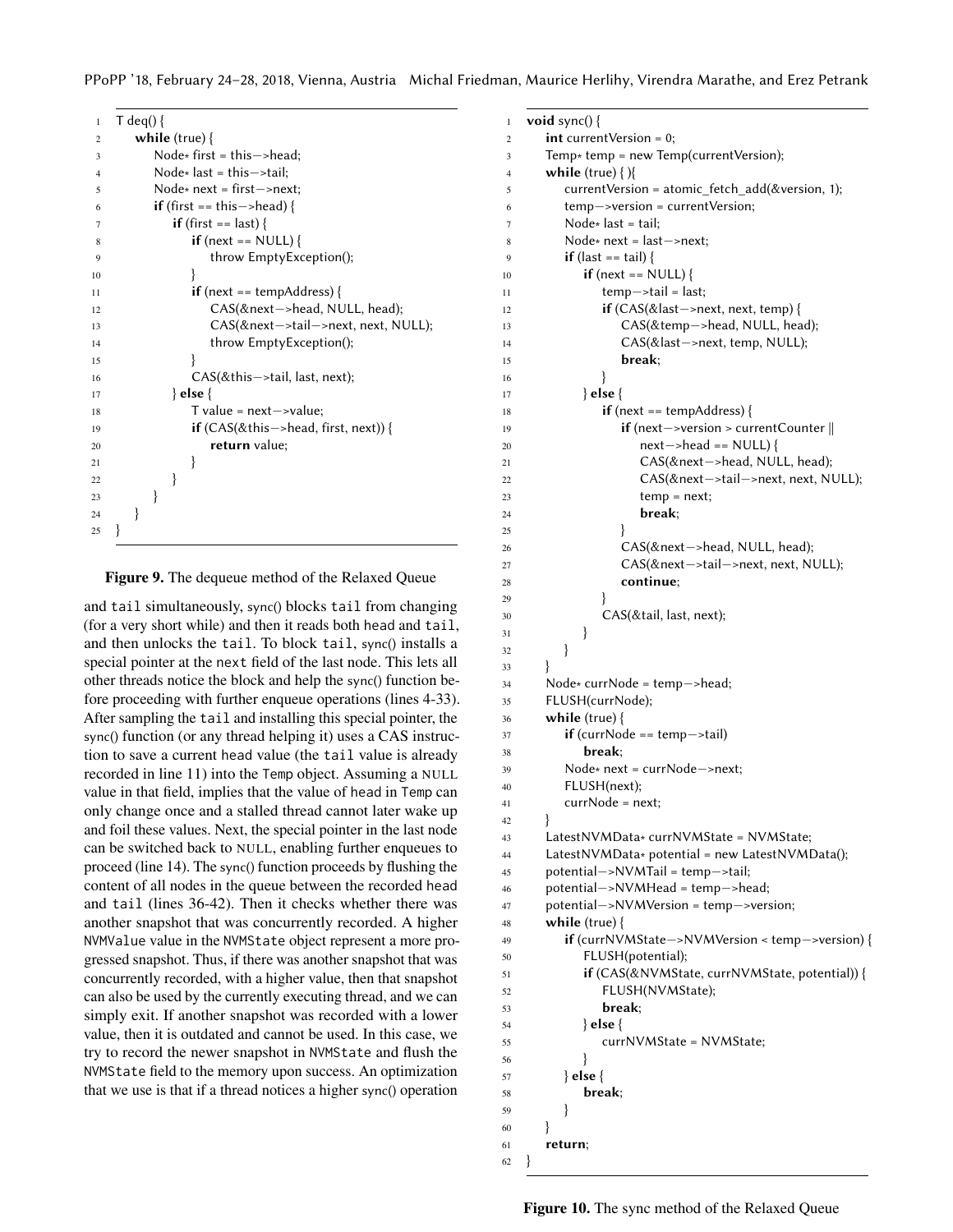that is blocking the tail or a lower sync() function that is also blocking the tail but whose head is still not updated, then it can cooperate with that snapshot and use it. Another optimization that we use for large queues is that instead of flushing the content of all nodes in the queue between the recorded head and tail, we only flush the content between the previous recorded tail and the current recorded tail.

#### 6.4 The Recovery() Operation

The recovery operation, simply sets the head and the tail to their saved values in the NVMState object. It also sets the next field of the node pointed to from the new tail to NULL. This can be done quickly by a single thread before all threads start running the operations on the queue.

Buffered durability is obtained here because, whenever a crash occurs, we simply return to a previous state of the queue. This means that a prefix of the previous operations takes place and a consistent cut of the operations remains.

## <span id="page-14-0"></span>7 Memory Management

Existing technology can be used to handle object reclamation. In particular, we can use hazard pointers [\[22\]](#page-18-13) for reclamation and the Makalu NVM allocator [\[3\]](#page-17-12) for allocations and reclamation after a crash. In our measured implementation we included hazard pointers, as described below, but did not incorporate the Makalu allocator. The Makalu allocator is new and we have not yet had the chance to examine it and use it. We simply used the standard G++ GNU allocator instead.

Makalu allocator reduces overhead by lazily persisting metadata that is easily recoverable if there is a crash, and by employing a garbage collector after a failure. In case of a crash, Makalu performs a parallel mark-sweep to reclaim all data that was not accounted for properly at crash time. It also restores certain metadata, which eliminates the necessity of ensuring full consistency of metadata at every allocation. The Makalu provides an API for allocating and freeing NVM objects, which can replace the new and free instructions in our implementation.

Memory management for lock-free data structures is a nontrivial task as threads may read a pointer to an object and then delay executing for a while. Until they wake up, the referenced object must not be reclaimed. Michael [\[22\]](#page-18-13) proposed that threads announce objects that should not be claimed by publishing hazard pointers to them. In our implementation, we followed the hazard pointer scheme provided in [\[22\]](#page-18-13) and used the implementation of [\[23\]](#page-18-14). Our extension had to ensure that hazard pointers are properly recorded also by threads that help other threads persist objects in the queue (in the durable and the log queues) and they were also used to enable reclamation of the log objects in these two queues. The most challenging work was with the relaxed queue as threads can concurrently call the sync() function and reclaim objects. We followed the principle that only a thread that managed

to change the current snapshot was allowed to reclaim the objects from the head of the previous snapshot to the head of the current snapshot, and a thread that did not manage to update the snapshot once tried to take a new snapshot of the queue.

We did not attempt to persist the reclamation lists or hazard pointers. First, hazard pointers become irrelevant upon a crash, because threads do not proceed in the middle of an operation and so protecting objects that they locally reference is no longer required. New threads come up; they recover old operations and start new ones. As for the reclamation lists, they all contain objects that are no longer reachable from the data structure. Previously, they could only be reached from local pointers. After a crash, all objects not accessible from roots are reclaimed by an offline garbage collector that Makalu executes during the recovery.

Our implementation includes the hazard pointers and the measurements include the (non-trivial) overhead associated with maintaining them.

## <span id="page-14-1"></span>8 Measurements

We evaluated the performance of the proposed three queue implementations by comparing them one against the other and also against the original MS queue. We ran measurements on a 64-core machine, featuring 4 AMD Opteron(TM) 6376 2.3GHz processors, each with 16 cores. The machine has 128GB RAM, an L1 cache of 16KB per core, an L2 cache of 2MB for every two cores, and an L3 cache of 6MB per half a processor (8 cores). The operating system is Ubuntu 14.04 (kernel version 3.16.0).

As in previous work [\[3,](#page-17-12) [4,](#page-17-13) [27\]](#page-18-10), we measured the performance of the execution with flushes on a real system because we assume that an NVM will use a controller that will write data quickly into a local fast VM. We also assume that upon a crash, local batteries will allow saving the remaining local volatile data to the NVM. Thus, the actual flush cost is expected to be similar to the one we see on current platforms.

Since the queue is not a scalable data structure, executions with many threads are not relevant and we only measured 1-8 threads. Each execution lasted 5 seconds. All functions were implemented in C++ and compiled using the g++ compiler version 6.2 with the -O3 optimization flag. Memory management was handled with hazard pointers, and is described in Section [7.](#page-14-0) In our implementation, we followed the hazard pointer scheme provided in [\[22\]](#page-18-13) and used the implementation of [\[23\]](#page-18-14). Following [\[19,](#page-17-14) [24\]](#page-18-9), we evaluated the performance of the queue algorithms with a workload that lets several threads run enqueue-dequeue pairs concurrently. The queue is either initiated with 5 enqueued elements (for a small queue), or 1,000,000 enqueued elements (for a large queue). We depict the difference in the throughput of the MS queue and our three new algorithms across different numbers of threads. Each test was repeated 10 times and the average throughput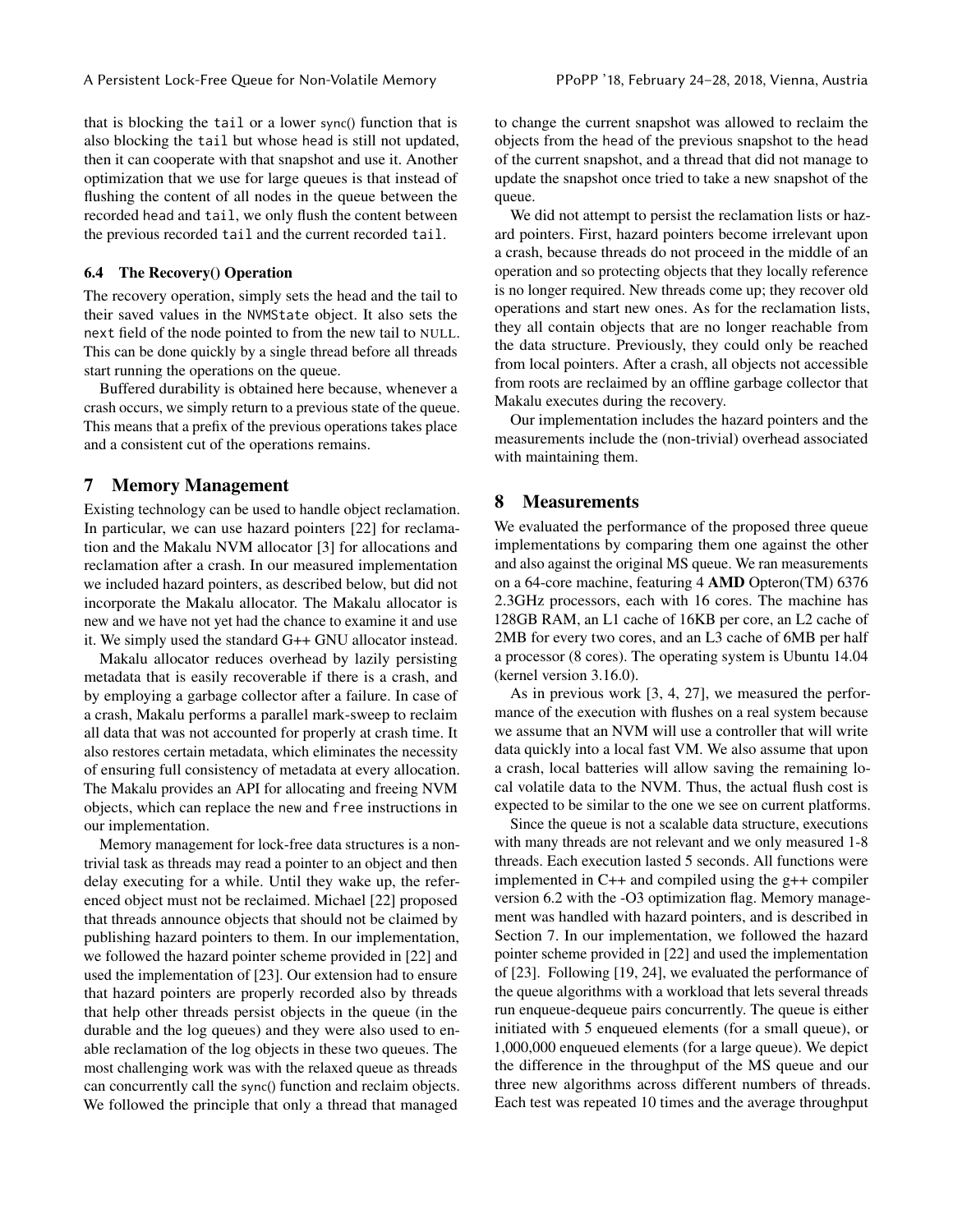<span id="page-15-0"></span>

Figure 11. Throughput of the various queue implementations with no object reuse.



Figure 12. Throughput of the various queue implementations with memory management. Initial size of the queue is 5.



Figure 13. Throughput of the various queue implementations with memory management. Initial size of the queue is 1,000,000.



Figure 14. MSQ, only flushes added, flushes and additional fields, and the entire durable queue. Throughput reported in millions of operations per second.

is reported. The x-axis denotes the number of threads, and the y-axis stands for millions of operations per second. A high number is better, meaning that the measured scheme has higher throughput. With hazard pointers (designed in [\[22\]](#page-18-13), and implemented in [\[23\]](#page-18-14)) the memory management overhead is large and the results of Figure [12](#page-15-0) and Figure [13](#page-15-0) are less indicative of the bare queue actual performance. This is why we also provide the measurements without memory management in Figure [11.](#page-15-0) As expected, queues that provide weaker durability guarantees perform better in most cases, with the exception being when the queue is very large and the garbage collection costs dominate performance. We believe that the reason for this is that large queues employ many hazard pointers and this cost is similar to all queue variants. In contrast, small queues can avoid some flushes. When the sync() function is infrequently called, the new head may pass the old tail between snapshots, reducing the required number of flushes, and eliminating most of the hazard pointer uses. Surprisingly, the relaxed queue performs better than the MS queue without garbage collection. We believe this is due to an implicit back-off effect that the slower queue creates.

We ran the relaxed queue and let each thread execute the sync() function every *K*\**N* operations, where *K* varies between, 10, 100, 1000 and 10000 and *N* is the number of the threads. We omitted the  $K = 10000$  results because they are similar to the  $K = 1000$  results. As each of the *N* threads executes a sync every *K*\**N* operations, we get that on average a sync is executed in the system after each thread executes *K* operations.

Finally, we study how the flushes and the field that we added to the durable queue affect the performance. To this end, we measured an execution of the original MS queue and three intermediate versions between the original MS queue and the durable queue. The first intermediate version only adds flushes for enqueue nodes, as required by the durable algorithm. The second intermediate version maintains an extra field in the node in which the dequeuing thread writes its identity. This field is then properly flushed. The third intermediate version performs flushes on the queue nodes and also maintains an extra field in the node in which the dequeuing thread writes its identity. This extra field is then properly flushed according to the algorithm. Finally, the full durable queue is run, where, in addition to the above overhead, we also use an array for returned values and flush those when necessary. In order to measure these overheads with minimal interference, we measured those queue performances without memory reclamation, so only our additions would take effect. The results for the AMD platform are presented in Figure [14.](#page-15-0) We note that the most dominant operation is node flushing, which has a big impact on performance. Adding the extra field and the flushes for it is cheaper than flushing the enqueued nodes. The cost of the extra field is represented by throughput that is 6.6x and 1.4x lower when running, respectively, 1 and 8 threads. The cost of the flushes is represented by throughput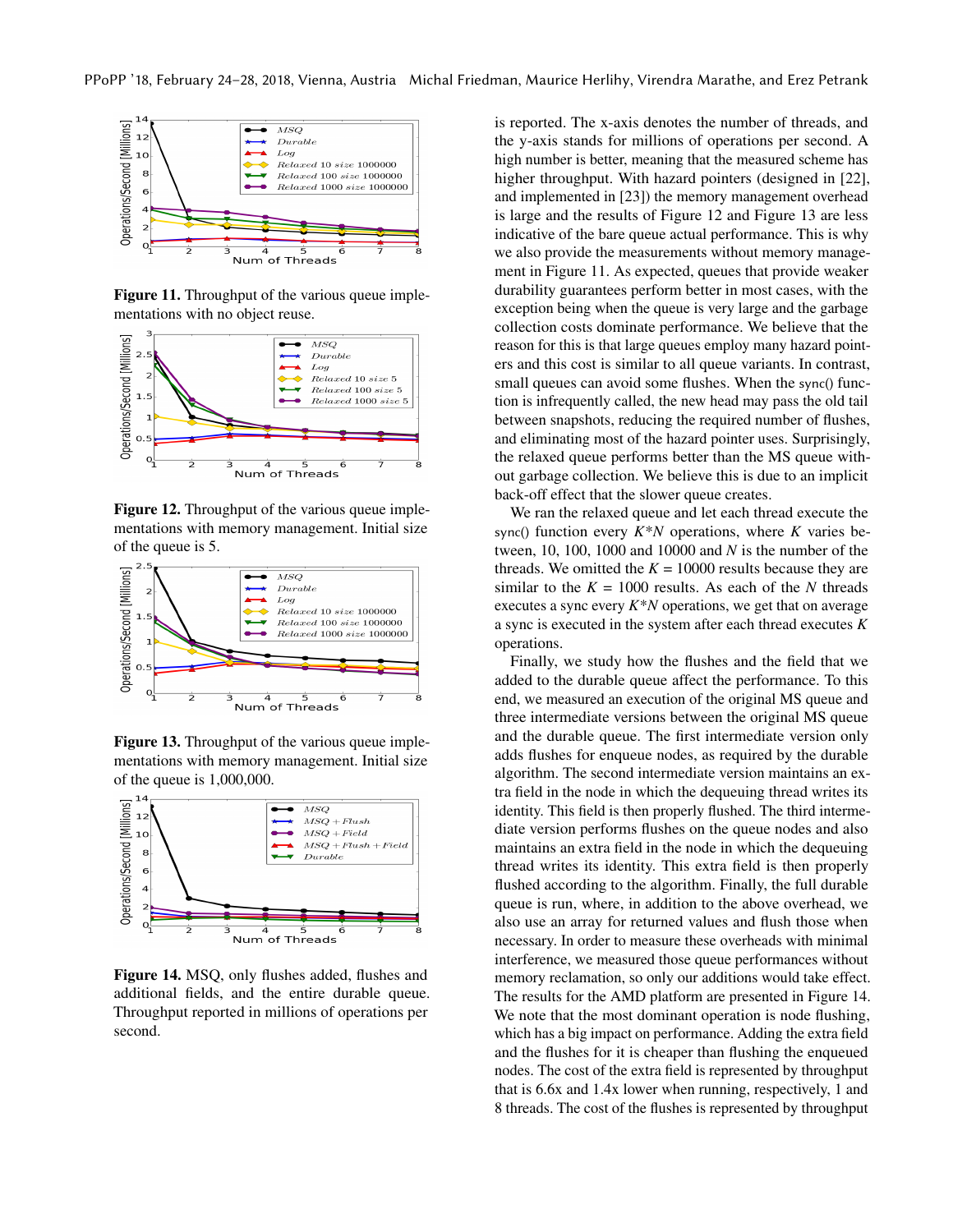that is 9.15x and 1.65x lower when running, respectively, 1 and 8 threads.

We also provide additional measurements on Intel similar to the ones reported for AMD. While the performance numbers are different, the trend is very similar. The platform is an 8-core Intel Xeon D-1540 2.6GHz with hyper-threading. This machine has 8GB RAM, an L1 cache of 32KB per core, an L2 cache of 256KB, and an L3 cache of 12MB. The operating system is Ubuntu 14.04 (kernel version 4.4.0).

The Intel version for Figure [11](#page-15-0) is provided in Figure [15.](#page-16-1) The Intel version for Figure [12](#page-15-0) is provided in Figure [16,](#page-16-1) and the Intel version for Figure [13](#page-15-0) is provided in Figure [17.](#page-16-1) On the Intel platform with no memory management, the relaxed queue performs worse by 3.7x when running one thread and performing sync() every 10 operations, and by 2.6x when performing sync() every 1000 operations. When there are more than two threads running concurrently, it performs worse by 1.03x, when performing sync() every 10 operations, and better by 1.15x when performing sync() every 1000 operations. It usually slightly outperforms the original queue. The durable queue has 12.5x lower throughput while running one thread, and 3.14x lower throughput while running two threads. However, it improves as the number of threads increases, until it reaches a factor of 2.2x while running 8 threads. The log queue has 2.3x lower throughput when running 8 threads, almost the same as the durable, 3.9x lower throughput when running 2 threads, and 16.2x lower throughput when running one thread.

Finally, the Intel version for Figure [14](#page-15-0) is provided in Figure [18.](#page-16-1) It seems that the node's flush is the most effective when 1-4 threads are running, but then the extra field is more dominant when 5-8 threads are running. The cost of the nodes flushes is represented by throughput that is 4.7x, 1.6x and 1.2x lower when running, respectively, 1, 4 and 8 threads. However, the cost of the extra field is represented by throughput that is 3.2x, 1.6x and 2x lower when running, respectively, 1, 4 and 8 threads.

# <span id="page-16-0"></span>9 Related Work

To the best of our knowledge, the presented queues are the first lock-free data structure designed for adapted execution with NVM. Several papers propose definitions for durability. In this paper we work with the definition of [\[17\]](#page-17-7) but our algorithms and guidelines suit other definitions as well. In [\[27\]](#page-18-10) the authors propose alternative definitions, some of which require hardware modifications. They also design a queue, but it is not lock-free. They use a lock (with additional flushes) to synchronize queue access.

Several prior works proposed transactional updates to persistent memory that guarantee *failure atomicity* – a collection of persistent data updates all occur or none do across failure boundaries [\[4,](#page-17-13) [7,](#page-17-15) [12,](#page-17-16) [18,](#page-17-17) [20,](#page-18-15) [33\]](#page-18-16). While these approaches work, they trade off performance for consistency in the face

<span id="page-16-1"></span>

Figure 15. Throughput of the various queue implementations with no object reuse on the Intel platform.



Figure 16. Throughput of the various queue implementations with memory management on the Intel platform. Initial size of the queue is 5.



Figure 17. Throughput of the various queue implementations with memory management on the Intel platform. Initial size of the queue is 1,000,000.



Figure 18. MSQ, only flushes added, flushes and additional fields, and the entire durable queue. Throughput reported in millions of operations per second on the Intel platform.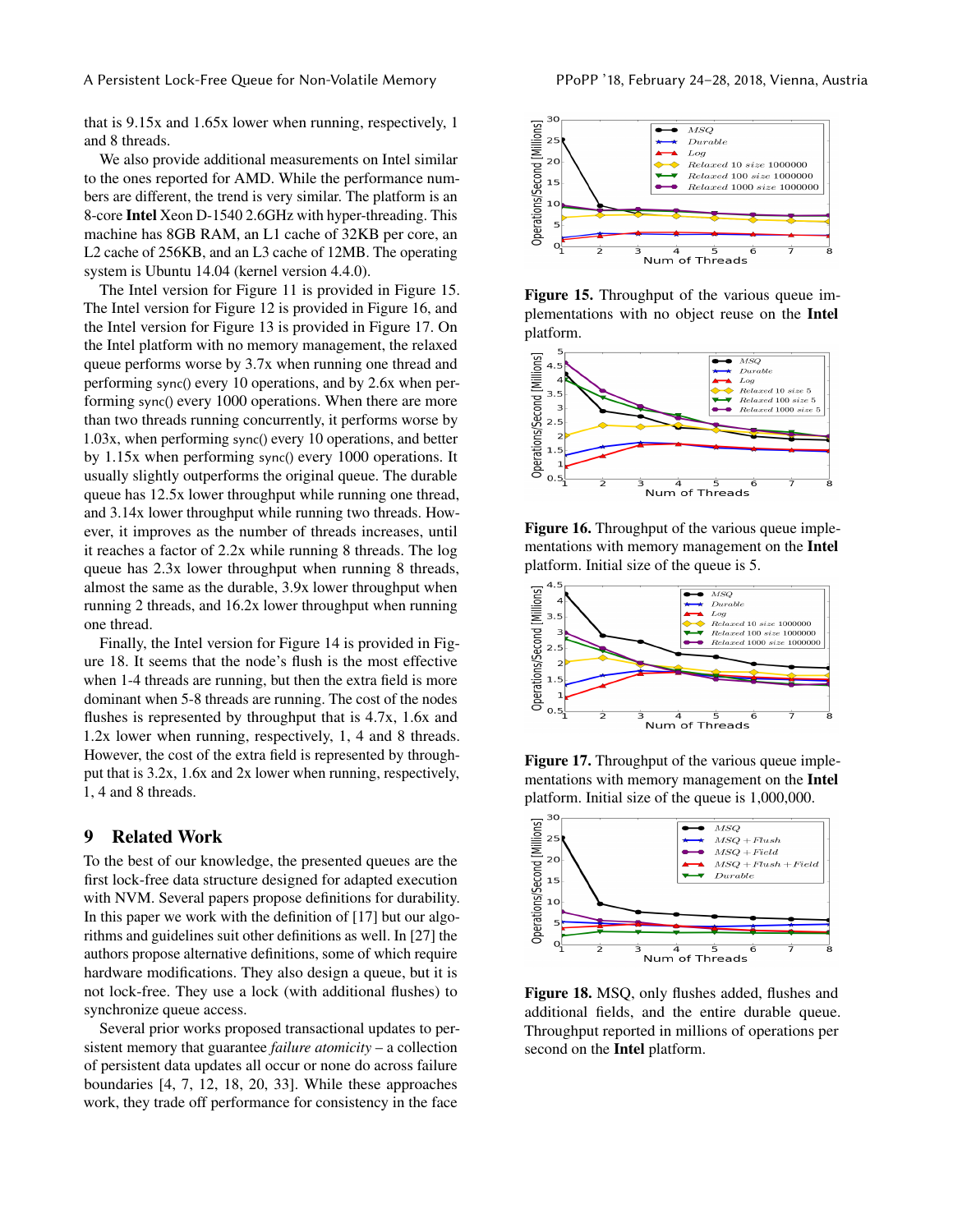of failures – transaction runtimes incur significant bookkeeping overheads to consistently manage transaction metadata. An interesting alternative strategy to transactional updates is to build libraries of high performance persistent data structures [\[21\]](#page-18-1) that are heavily optimized using ad hoc techniques informed by the data structure architecture and semantics. This is the focus of the current work.

Several other papers proposed using stable storage to maintain the state of the object. In [\[1\]](#page-17-18) the authors propose solving consensus using stable storage by recording the state of the processes every round. Another paper [\[13\]](#page-17-6) optimizes the logging procedure and provides a logarithmic lower bound for robust shared memory emulations.

Recently, [\[8\]](#page-17-19) studied the construction of an efficient log adequate for non-volatile memory in the same settings as this work. This protocol can be extended to build an efficient single-threaded hash map. Additional related work was mentioned throughout the paper. l

# <span id="page-17-9"></span>10 Correctness

A formal verification tool has been published by Derrick et al. [\[10\]](#page-17-20). Derrick et al. [\[10\]](#page-17-20) uses this tool in order to formally prove that the Durable queue, which is presented in the paper, is durable linearizable [\[17\]](#page-17-7).

## <span id="page-17-8"></span>11 Conclusion

In this paper we presented three designs for lock-free concurrent queues that can be used with non-volatile memory. These designs demonstrate avenues to deal with durable linearizability, buffered durable linearizability (with a sync operation), and detectable execution. As expected, full durable linearizability has a substantial performance cost. In contrast, buffered durable linearizability incurs a lower overhead as long as the sync operations are infrequently called.

## References

- <span id="page-17-18"></span>[1] Marcos Kawazoe Aguilera, Wei Chen, and Sam Toueg. 2000. Failure Detection and Consensus in the Crash-recovery Model. *Distrib. Comput.* 13, 2 (April 2000), 99–125. <https://doi.org/10.1007/s004460050070>
- <span id="page-17-4"></span>[2] Marcos K Aguilera and Svend Frølund. 2003. Strict linearizability and the power of aborting. *Technical Report HPL-2003-241* (2003), 25. <http://www.hpl.hp.com/techreports/2003/HPL-2003-241.pdf>
- <span id="page-17-12"></span>[3] Kumud Bhandari, Dhruva R. Chakrabarti, and Hans-J. Boehm. 2016. Makalu: Fast Recoverable Allocation of Non-volatile Memory. In *Proceedings of the 2016 ACM SIGPLAN International Conference on Object-Oriented Programming, Systems, Languages, and Applications (OOPSLA 2016)*. ACM, New York, NY, USA, 677–694. <https://doi.org/10.1145/2983990.2984019>
- <span id="page-17-13"></span>[4] Dhruva R. Chakrabarti, Hans-J. Boehm, and Kumud Bhandari. 2014. Atlas: Leveraging Locks for Non-volatile Memory Consistency. In *Proceedings of the 2014 ACM International Conference on Object Oriented Programming Systems Languages & Applications (OOPSLA '14)*. ACM, New York, NY, USA, 433–452. [https://doi.org/10.1145/](https://doi.org/10.1145/2660193.2660224) [2660193.2660224](https://doi.org/10.1145/2660193.2660224)
- <span id="page-17-0"></span>[5] Andreas Chatzistergiou, Marcelo Cintra, and Stratis D. Viglas. 2015. REWIND: Recovery Write-Ahead System for In-Memory Non-Volatile

Data-Structures. *PVLDB* 8, 5 (2015), 497–508. [http://www.vldb.org/](http://www.vldb.org/pvldb/vol8/p497-chatzistergiou.pdf) [pvldb/vol8/p497-chatzistergiou.pdf](http://www.vldb.org/pvldb/vol8/p497-chatzistergiou.pdf)

- <span id="page-17-1"></span>[6] Ping Chi, Wang-Chien Lee, and Yuan Xie. 2014. Making B<sup>+</sup>-tree Efficient in PCM-based Main Memory. In *Proceedings of the 2014 International Symposium on Low Power Electronics and Design (ISLPED '14)*. ACM, New York, NY, USA, 69–74. [https://doi.org/10.1145/](https://doi.org/10.1145/2627369.2627630) [2627369.2627630](https://doi.org/10.1145/2627369.2627630)
- <span id="page-17-15"></span>[7] Joel Coburn, Adrian M. Caulfield, Ameen Akel, Laura M. Grupp, Rajesh K. Gupta, Ranjit Jhala, and Steven Swanson. 2011. NV-Heaps: Making Persistent Objects Fast and Safe with Next-generation, Nonvolatile Memories. In *Proceedings of the Sixteenth International Conference on Architectural Support for Programming Languages and Operating Systems (ASPLOS XVI)*. ACM, New York, NY, USA, 105– 118. <https://doi.org/10.1145/1950365.1950380>
- <span id="page-17-19"></span>[8] Nachshon Cohen, Michal Friedman, and James R. Larus. 2017. Efficient Logging in Non-volatile Memory by Exploiting Coherency Protocols. *Proc. ACM Program. Lang.* 1, OOPSLA, Article 67 (Oct. 2017), 24 pages. <https://doi.org/10.1145/3133891>
- <span id="page-17-5"></span>[9] Jeremy Condit, Edmund B. Nightingale, Christopher Frost, Engin Ipek, Benjamin Lee, Doug Burger, and Derrick Coetzee. 2009. Better I/O Through Byte-addressable, Persistent Memory. In *Proceedings of the ACM SIGOPS 22Nd Symposium on Operating Systems Principles (SOSP '09)*. ACM, New York, NY, USA, 133–146. [https:](https://doi.org/10.1145/1629575.1629589) [//doi.org/10.1145/1629575.1629589](https://doi.org/10.1145/1629575.1629589)
- <span id="page-17-20"></span>[10] John Derrick, Simon Doherty, Brijesh Dongol, Gerhard Schellhorn, and Heike Wehrheim. 2019. *Verifying Correctness of Persistent Concurrent Data Structures*. 179–195. [https://doi.org/10.1007/](https://doi.org/10.1007/978-3-030-30942-8_12) [978-3-030-30942-8\\_12](https://doi.org/10.1007/978-3-030-30942-8_12)
- <span id="page-17-2"></span>[11] Fatcache 2013. twitter/fatcache: Memcache on SSD. *https://github.com/twitter/fatcache*. (2013).
- <span id="page-17-16"></span>[12] Ellis Giles, Kshitij Doshi, and Peter J. Varman. 2015. SoftWrAP: A lightweight framework for transactional support of storage class memory. In *2015 31st Symposium on Mass Storage Systems and Technologies (MSST)*, Vol. 00. 1–14. [https://doi.org/10.1109/MSST.2015.](https://doi.org/10.1109/MSST.2015.7208276) [7208276](https://doi.org/10.1109/MSST.2015.7208276)
- <span id="page-17-6"></span>[13] Rachid Guerraoui and Ron R. Levy. 2004. Robust Emulations of Shared Memory in a Crash-Recovery Model. In *in: Proceedings of the 24th IEEE International Conference on Distributed Computing Systems, ICDCS*. 400–407.
- <span id="page-17-10"></span>[14] Maurice Herlihy. 1990. A Methodology for Implementing Highly Concurrent Data Structures. In *Proceedings of the Second ACM SIG-PLAN Symposium on Principles &Amp; Practice of Parallel Programming (PPOPP '90)*. ACM, New York, NY, USA, 197–206. [https:](https://doi.org/10.1145/99163.99185) [//doi.org/10.1145/99163.99185](https://doi.org/10.1145/99163.99185)
- <span id="page-17-3"></span>[15] Maurice P. Herlihy and Jeannette M. Wing. 1990. Linearizability: A Correctness Condition for Concurrent Objects. *ACM Trans. Program. Lang. Syst.* 12, 3 (July 1990), 463–492. [https://doi.org/10.1145/78969.](https://doi.org/10.1145/78969.78972) [78972](https://doi.org/10.1145/78969.78972)
- <span id="page-17-11"></span>[16] Intel-Architecture-Manual 2017. Intel Architectures Software Developer Manual. *https://software.intel.com/sites/default/files/managed/39/c5/325462 sdm-vol-1-2abcd-3abcd.pdf*. (2017).
- <span id="page-17-7"></span>[17] Joseph Izraelevitz, Hammurabi Mendes, and Michael L. Scott. 2016. Linearizability of Persistent Memory Objects under a Full-System-Crash Failure Model. In *DISC 2016, Paris, France, 2016*.
- <span id="page-17-17"></span>[18] Aasheesh Kolli, Steven Pelley, Ali Saidi, Peter M. Chen, and Thomas F. Wenisch. 2016. High-Performance Transactions for Persistent Memories. In *Proceedings of the Twenty-First International Conference on Architectural Support for Programming Languages and Operating Systems (ASPLOS '16)*. ACM, New York, NY, USA, 399–411. <https://doi.org/10.1145/2872362.2872381>
- <span id="page-17-14"></span>[19] Edya Ladan-Mozes and Nir Shavit. 2008. An optimistic approach to lock-free FIFO queues. *Distributed Computing* 20, 5 (01 Feb 2008), 323–341. <https://doi.org/10.1007/s00446-007-0050-0>